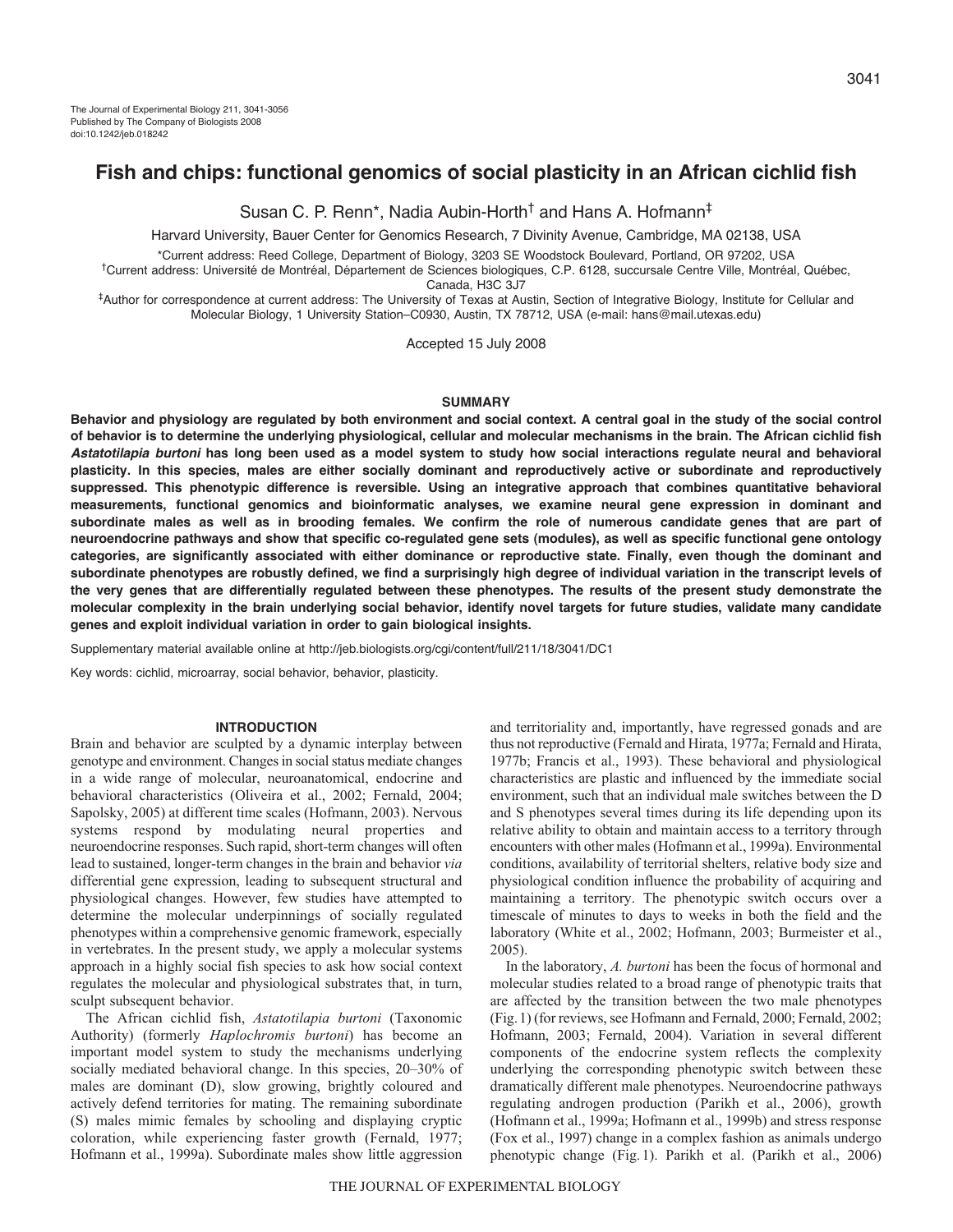

Fig. 1. Schematic representation of (A) phenotypic and (B) physiological characteristics associated with dominant (D) and subordinate (S) male phenotypes in A. burtoni. The graphs are based on the following studies: gonad size (Hofmann and Fernald, 2000); growth (Hofmann et al., 1999a); GnRH1 (White et al., 2002); testosterone (Francis et al., 1993); somatostatin (Hofmann and Fernald, 2000); growth hormone (Hofmann et al., 1999b); and cortisol (Fox et al., 1997).

suggested that the higher levels of testosterone (T) and 11–ketotestosterone (11–KT) that they measured in D males might promote aggressive behavior, as has been shown using androgen manipulation in other fish species. Production and release of neuropeptides and neuromodulators such as gonadotropin-releasing hormone (GnRH1) (White et al., 2002) and somatostatin (Hofmann and Fernald, 2000; Trainor and Hofmann, 2006; Trainor and Hofmann, 2007) are higher in dominant males. According to White et al., GnRH1 mRNA levels and gonadosomatic index (GSI) (a measure of gonadal development) are positively correlated (White et al., 2002). The higher level of GnRH1 in D males coincides with territory acquisition and mating opportunity; as such, it is similar to GnRH changes in seasonally reproducing species (Amano et al., 1995; Dawson et al., 2001; Nelson, 2005; Hofmann, 2006). Fluctuations at the molecular level also co-vary with the observed behavioral switch of male phenotype. In the case of GnRH (Parhar et al., 2005; Au et al., 2006) and somatostatin (Trainor and Hofmann, 2006), specific receptor sub-types are regulated according to social status. Furthermore, the membrane properties of GnRH1 expressing neurons, reduced excitability in S males correspond with the differences in peptide release between D and S males (Greenwood and Fernald, 2004).

Manipulation of the social environment allows experimental control of the phenotypic switch (Francis et al., 1993; White et al., 2002; Burmeister et al., 2005). The ease of experimental manipulation is paired with a wealth of ecological and evolutionary information available for haplochromine cichlids in general (for a review, see Kocher, 2004; Salzburger et al., 2005). For example, there is thought to be a trade-off between reproduction and survival, such that territorial males, the sole reproducers, are also subject to higher mortality rates through predation, probably due to their conspicuous coloration (Fernald and Hirata, 1977a; Fernald and Hirata, 1977b; Maan et al., 2008). Furthermore, *A. burtoni* is currently undergoing whole-genome sequencing, along with three other African cichlid species (see www.broad.mit.edu/models/ tilapia/), and thus offers an unrivaled laboratory-based model

system for the genomic analysis of complex and ecologically relevant phenotypes.

cDNA microarrays for transcript profiling, have become a powerful tool when applied to species of behavioral, ecological or evolutionary interest [e.g. alternative life histories (Aubin-Horth et al., 2005), cooperative breeding (Aubin-Horth et al., 2007), social behavior (Grozinger and Robinson, 2002; Whitfield et al., 2003; Robinson et al., 2005), response to heat stress (Buckley et al., 2006), response to environmental estrogens (Martyniuk et al., 2006) and physiology of drug addiction (Rhodes and Crabbe, 2005)]. In the present study, we employ a microarray platform that contains many known candidate genes as well as ~4000 brain-derived cichlid cDNAs (Renn et al., 2004). Such a combined candidate gene and genomic strategy allows hypothesis-driven and discovery-based experiments on a single platform. The obviously complex nature of behavioral traits – such as this socially regulated, reversible switch between D and S phenotypes – requires a discovery-based approach in order to identify the many genes involved.

In the present study, we analyze gene transcript patterns for reproductively active D males and reproductively suppressed S males as well as for brooding females. We then compare the expression patterns for each of the three phenotypes in order to identify gene sets associated with reproduction or dominance behavior, providing insight into the molecular modularity underlying these phenotypes. Next, we annotate the array features according to gene ontology (GO), with the goal of identifying gene regulation within molecular categories free of *a priori* expectations or experimenter bias. Finally, we examine variation in gene expression patterns between individual animals within a social phenotype and ask whether any of these variable genes are also those that are differentially expressed between the social phenotypes.

## **MATERIALS AND METHODS Animals**

*Astatotilapia burtoni* (Günter) from a wild-caught stock population were kept in aquaria under conditions mimicking their natural environment (Fernald and Hirata, 1977b): pH8.0, 28°C water temperature and 12h:12h light:dark cycle. Gravel substrate and terracotta shelters allowed the establishment and maintenance of territories necessary for reproduction (Fernald and Hirata, 1977a). Fish were fed every morning with cichlid pellets and flakes. All work was carried out in compliance with Animal Care and Use Guidelines.

#### **Behavioral experiments**

Males were marked using colored bead combinations attached near to the dorsal fin. Nine groups of 2–3 males with 2–3 gravid females were established in half of a 100liters aquarium. Each group was visually isolated from neighboring fish. Ten-minute behavioral observations were made approximately twice every week for five weeks by directly observing chasing, threat, display, border threat, courtship, flee, schooling and carousel (as described by Fernald, 1977). Behavioral measures were used to calculate a dominance index (DI), i.e. the sum of all aggressive behaviors observed (threat, chasing, border threat and carousel) minus the number of submissive behaviors observed (flee) and a reproductive index (RI), i.e. the total of all reproductive behaviors (court, dig, spawn). On the final day of the experiment, males of each status were taken for gene expression profiling only if they had continuously expressed either the D or S phenotype for the past 28days. Six mouth-brooding females were also selected for expression profiling. The 18 fish used for gene expression analysis were obtained from a total of seven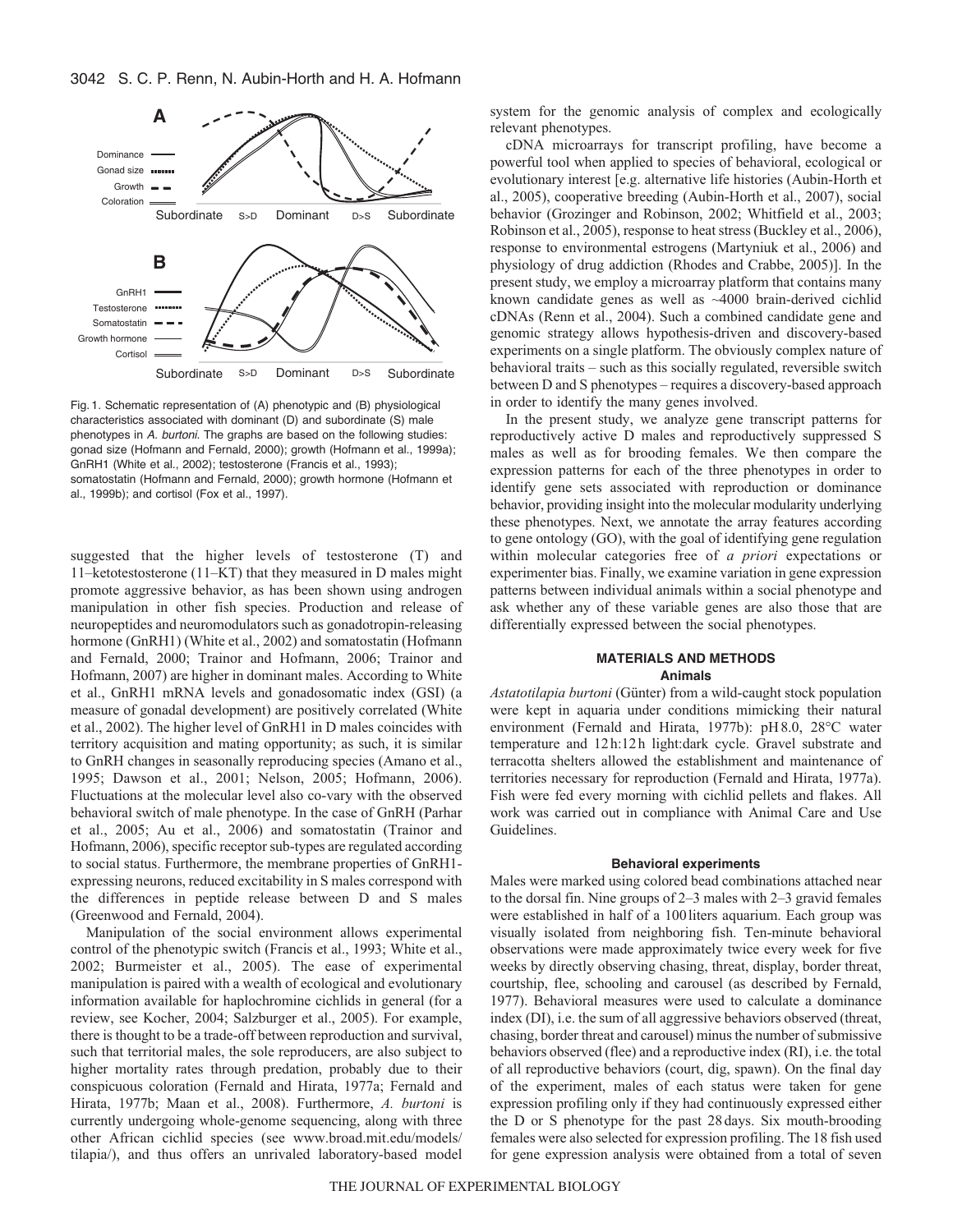different groups on the basis of stable phenotype. For the purpose of hybridization design the animals were treated as equivalent within phenotype, though comparisons between individuals can be made indirectly (see below). Close inspection of the behavioral and microarray data did not reveal any covariation between animals derived from the same social group. Standard length, body mass and gonad mass were measured for each fish in order to calculate the GSI as gonad mass/body mass. Condition factor (CF) was calculated based on the residuals from the regression of body mass on standard length for before and after the experiment  $(r^2=0.95;$  $P = 2.79 \times 10^{-6}$ ), and growth rate (GR) was calculated as the relative change in standard length over the course of the experiment. Whole brains were dissected and stored in RNAlater (Ambion, Austin, TX, USA) within 5min of initial tank disturbance.

The array used in the present study has numerous redundant features, i.e. two or more features represent the same gene. We exploited this property for quality control purposes and to assess the sensitivity of the approach. For example, the array includes four independent features that represent the neuropeptide GnRH1 (two previously cloned cDNAs and two obtained independently from the cDNA library), known to be expressed in only ~300neurons and upregulated in D males (Davis and Fernald, 1990; White et al., 2002). All four features were similarly significantly differentially expressed, being upregulated with dominance, and thus serve as both a biological and a technical control demonstrating the sensitivity even with whole-brain RNA.

#### **Microarray analysis**

Brains were homogenized (Tissue tearor, Biospec products, Bartlesville, OK, USA) and total RNA was extracted according to standard Trizol (Invitrogen, Carlsbad, CA, USA) and phase-lock gel (Eppendorf; Westbury, NY, USA) protocols. RNA integrity was determined on the Bioanalyzer (Agilent; Santa Clara, CA, USA) and spectrophotometer (Agilent) prior to indirect RNA labeling protocol, starting with 2μg of total RNA according to Renn et al. (Renn et al., 2004). Briefly, each RNA sample was labeled twice, once with Cy3 and once with Cy5. After purification from unincorporated label, each sample was divided in two, combined with the appropriate samples and every individual was compared with two individuals from each of the other two phenotypes in a balanced loop design incorporating a dye-reversal (see below for how to access annotation of submitted data at NCBI's GEOdatabase for further details). Targets were hybridized to the brain-specific cDNA array from *A. burtoni* (Renn et al., 2004) at 65°C for 12–16h. Arrays were scanned on an Axon 4000B arrays scanner (Genepix 4.0; Molecular Devices, Sunnyvale, CA, USA). The loop design allows for the direct comparison of samples of interest, thus offering greater statistical power with fewer replicates (Churchill, 2002).

After filtering for bad feature morphology, hybridization artifacts and low intensity (<2s.d. above local background), raw data were imported into R software [v.1.0 R-Development team, 2004, Vienna, Austria (R Development Core Team 2006)] and normalized using the Linear Models for Microarray Data package [LIMMA v.1.6.6 (Smyth et al., 2004)]. Background-subtracted mean intensities were normalized using a within-array printtip-lowess normalization and used to calculate ratios for a Bayesian analysis of gene expression levels [BAGEL v.3.6 (Townsend and Hartl, 2002)]. BAGEL takes advantage of additional information obtained from transitive comparisons of individuals in loop designs experiments (Townsend and Hartl, 2002; Churchill, 2002). Genes represented by more than one feature on the array were only counted as significant if at least one representative passed the significance threshold and the full complement survived Fisher's test of combining probabilities from multiple tests of significance [p.794 in Sokal and Rohlf (Sokal and Rohlf, 1995]. All raw and processed data are available at GEOdatabase (www.ncbi.nlm.nih.gov/projects/geo/), sample numbers GSM267785–819 of series GSE10624.

## **Functional annotation**

The clone templates for PCR amplification were end sequenced (Salzburger et al., 2008), resulting in 4258 expressed sequence tags (ESTs), 3670 of which were deemed to be of high quality and have been submitted to GenBank (accession number CN472211–CN468542) and are maintained at the Dana-Farber Cancer Institute as a GeneIndex (http://compbio.dfci.harvard. edu/tgi/cgi-bin/tgi/gimain.pl?gudb=a\_burtoni) such that 1280 clones combine into 399 tentative contigs (TC), leaving 2381 singleton sequences for a total of 2780 unique sequences. Half (49.5%) of the sequences (1408 out of 2842) could be annotated with a 'best hit' at a threshold of e–12 or better according to BLAST alignment to UniProt (v.5.2). GO terms were applied to 869 unique cichlid genes by transitive annotation, meaning that the GO annotations for a cichlid gene's best hit were collected and used in the present study for further analysis. In order to avoid species bias, we collected GO terms from all genes with the same name as the best hit annotation. GO annotations also include confidence codes. The less reliable annotations derive from 'inferred sequence similarity (ISS)' or 'inferred electronic annotation (IEA)' (The Gene Ontology Consortium, 2000), therefore we excluded those annotations when transitively applying GO terms to the ESTs represented on the *A. burtoni* microarray. The resulting GO graphs [referred to as directed acyclic graphs (DAGs)] were then 'slimmed' to 183 terms and a total of 4102 total annotations. For the 'slimming' process, the leaf-most nodes that were selected to contain a minimum of 10 annotated cichlid sequences, and parent nodes were retained only if an additional 10 cichlid sequences were annotated at that level.

Over- and under-representation of GO terms for a regulated set of genes was determined in Cytoscape (Shannon et al., 2003) using the Biological Network Gene Ontology tool, BiNGO (Maere et al., 2005), which relies upon hypergeometric statistical significance. As GO categories are highly non-independent, the statistical treatment of these terms is still under discussion (Ge et al., 2003). Also, owing to the small number of genes for each ontology term and the relatively small number of genes that are regulated, there is less statistical power to identify significantly under-represented GO terms. For these reasons, we use GO analysis as a hypothesis-generating tool and report only uncorrected hypergeometric *P*-values.

#### **Clustering**

Prior to clustering, features representing replicate ESTs were collapsed by combining probabilities from multiple tests of significance [p. 794 in Sokal and Rohlf (Sokal and Rohlf, 1995)], and the mean expression level was determined for each set of features. A hierarchical clustering analysis was applied to the list of genes that were significantly regulated according to D, S and brooding female phenotypes. The estimated gene expression levels were used to obtain the dissimilarity matrix by applying Euclidian distance measure, which integrates the effects of amplitude of ratios as well as direction (correlation) in patterns. Clustering analysis of gene expression patterns of each individual was performed using the *hclust* function in R software v.2.0.1. Clustering was based on dissimilarity measures obtained using the *dist* functions in the *stats* package. The consensus tree and bootstrap confidence values for each tree node were obtained with the *consensus* function in the *maanova* package (Wu et al., 2002).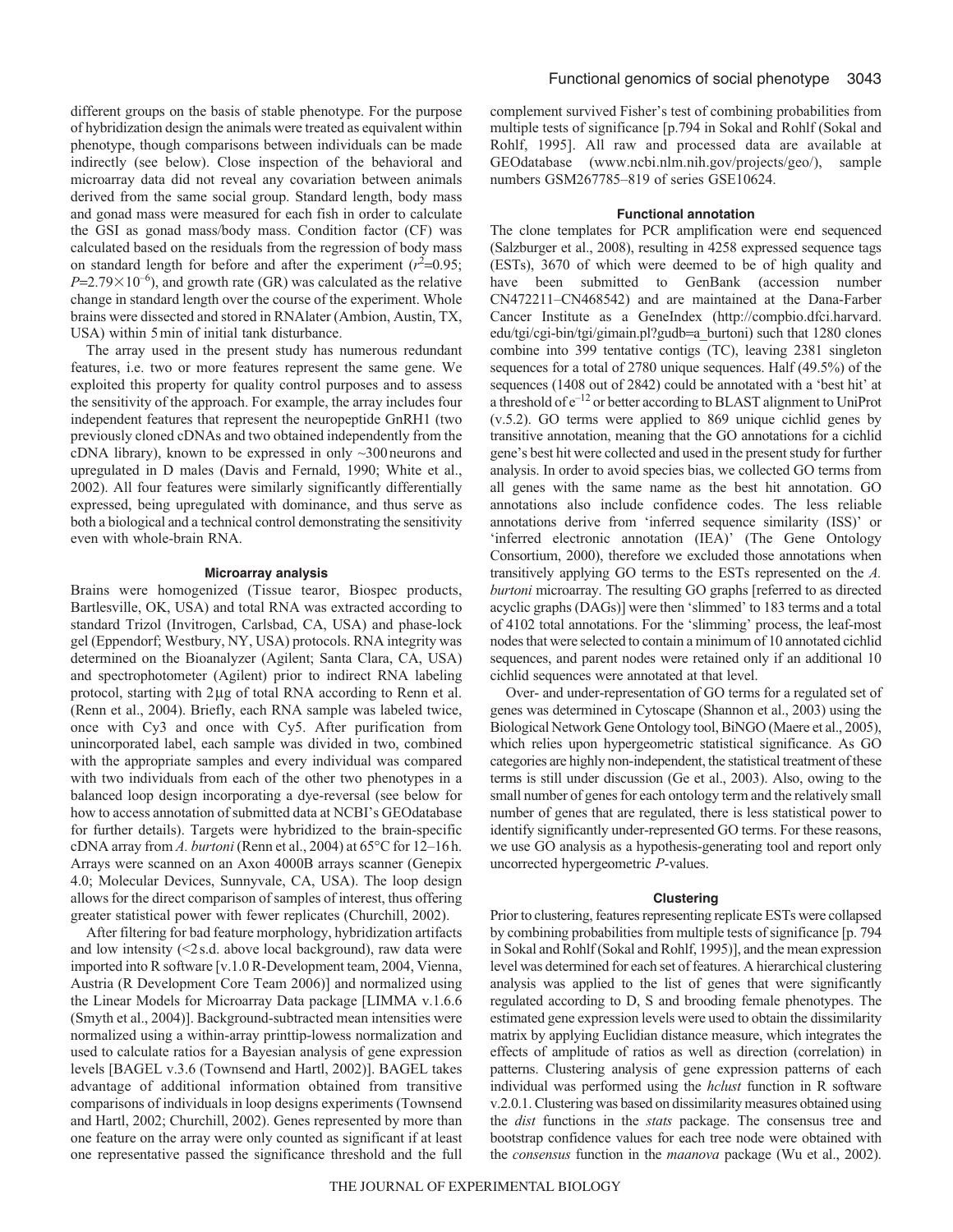The consensus tree and confidence values were calculated as the proportion of trees obtained with bootstrapped datasets that agreed with the original tree. Each bootstrapped tree was based on the Euclidian distance matrix calculated for each of 1000 permutated gene expression profile datasets obtained by resampling with replacement. Alternate clustering methods and different measures of distance are available and are similarly appropriate for gene expression analysis. Hierarchical clustering, based upon all features on the full array rather than on regulated genes only, provided a similar tree with reduced confidence values at each node (not shown). The *heatmap* function and colour options in the package *gplots* were used to visualize clusters of gene expression, the *z*-transformed expression ratios were grouped by *k*-means function in the *stats* package of R and ordered as such, while the samples were ordered according to the consensus hierarchical cluster. GO terms provide a means to address the possible functional relationship of a cluster of genes that are coordinately regulated. However, no statistically significant over- or under-representation of GO terms was seen for any of the gene groups identified by the *k*-means clusters according to a hypergeometric test (not shown).

#### **RESULTS AND DISCUSSION**

## **Male dominance behavior and gene expression differences**

Individually tagged males were placed into community tanks with females such that naturalistic dominance hierarchies were established among the males according to standard protocol (Hofmann et al., 1999a). Regular observations over the course of five weeks identified males of definitive dominant (D) and subordinate (S) phenotypes. The territory-holding males (*N*=6) behaved more aggressively than S males (*N*=6), as reflected by their significantly higher DI (D males, 15.7±1.7; S males, –3.5±0.8; *t*test, *P*<0.001) and RI (D males, 2.12±0.57; S males, 0.0±0.0; *t*-test, *P*=0.004). The GSI varied continuously across the two groups, showing the expected (yet, in this study, non-significant) trend for higher GSI in dominant males (D males, 0.85±0.23; S males,  $0.56\pm0.04$ ; *t*-test, *P*=0.25). There was no significant difference in growth rate (GR) over the course of the experiment (D males, 1.25±0.215; S males, 1.39±0.285; *t*-test, *P*=0.69) or CF (residuals) at the time of sacrifice (D males, 0.01±0.053; S males, –0.01±0.061; *t*-test, *P*=0.58). Note, however, that CF differed marginally when the social communities were established at the beginning of the experiment (D males, 0.03±0.051; S males, –0.03±0.068; *t*-test, *P*=0.07), which could suggest that increased condition may be advantageous when ascending to dominance in the first place. Specific behaviors also varied significantly and predictably between the D and S males (Fig.2): increased presence of an eye-bar in D (*P*<0.001); increased schooling behavior of S (*P*=0.0005); more fleeing behavior by S (P=0.004); and more frequent chasing behavior (*P*=0.0003), border threat behavior (*P*=0.08) and sexual behavior (*P*=0.003) by D. These results are representative of D and S males in *A. burtoni* as previously described (e.g. Francis et al., 1993; Hofmann and Fernald, 2000; White et al., 2002).

For the first investigation of our microarray data, we conducted Bayesian analysis of gene expression (Townsend and Hartl, 2002) by treating the six individuals of each phenotype as biological replicates and calculated gene expression differences at the phenotype level (D, S or brooding female). When comparing the different phenotypes, array features representing 3647 cichlid unique sequences passed quality filters in a sufficient number of hybridizations to be considered in the results. D and S phenotypes showed significant differences in gene expression for 171 genes [Bayesian posterior probability, BPP>0.99) (87 upregulated; 84 downregulated with dominance (supplementary material TablesS1 and S2)]. Permutation analysis of the data shows that, at this significance threshold of BPP>0.99, only  $\sim$ 17% of these 171 genes could be expected to show significant differential expression by chance, a reasonable rate of false positives (Table1). Therefore, almost five percent of the genes studied were differentially regulated in the brain according to male dominance phenotype. This percentage is considerably smaller than that found in typical honey bee colonies (39%), where nurse and forager phenotypes are not only distinguished by their social role but also differ in their daily behavioral routines and the environment in which they move about (Whitfield et al., 2003). These results also show phenotype-specific regulation of a considerably smaller portion of the genome compared with the 15% observed difference between alternative mating tactics in a study of Atlantic salmon males, which similarly compared sexually mature and immature males (Aubin-Horth et al., 2005).

#### Candidate genes

The microarray was designed to include candidate genes previously studied in the context of social dominance and other behavioral contexts in *A. burtoni* (Hofmann, 2003; Fernald, 2004). The inclusion of known candidate genes allowed us to test multiple hypotheses and also offered validation of the microarray results by comparison with

Table1. False discovery rate (FDR) estimated by randomization of hybridization ratios both between genes and between arrays using permutation with replacement and resampling for analyses conducted at the level of phenotype and sex

| Phenotypes compared            | Bayesian probability threshold |               |               |                |  |
|--------------------------------|--------------------------------|---------------|---------------|----------------|--|
|                                | $P \ge 0.99$                   | $P \ge 0.995$ | $P \ge 0.999$ | $P \ge 0.9995$ |  |
| Male dominant>Male subordinate | 89                             | 61            | 41            | 37             |  |
| Male dominant>Female           | 273                            | 218           | 148           | 127            |  |
| Male subordinate>Male dominant | 84                             | 61            | 26            | 23             |  |
| Male subordinate>Female        | 277                            | 220           | 136           | 116            |  |
| Female>Dominant male           | 205                            | 154           | 96            | 78             |  |
| Female>Subordinate male        | 219                            | 164           | 95            | 83             |  |
| Males>Female                   | 316                            | 269           | 174           | 147            |  |
| Female>Males                   | 253                            | 211           | 119           | 103            |  |
| FDR %                          | 17.08                          | 10.76         | 3             | 2.07           |  |
| standard error                 | 0.61                           | 0.57          | 0.39          | 0.39           |  |

The number of features identified by analysis of the permutated dataset as significant for each threshold is reported as the average  $(N=5)$  percentage of the number of features identified at that threshold by analysis of the original dataset.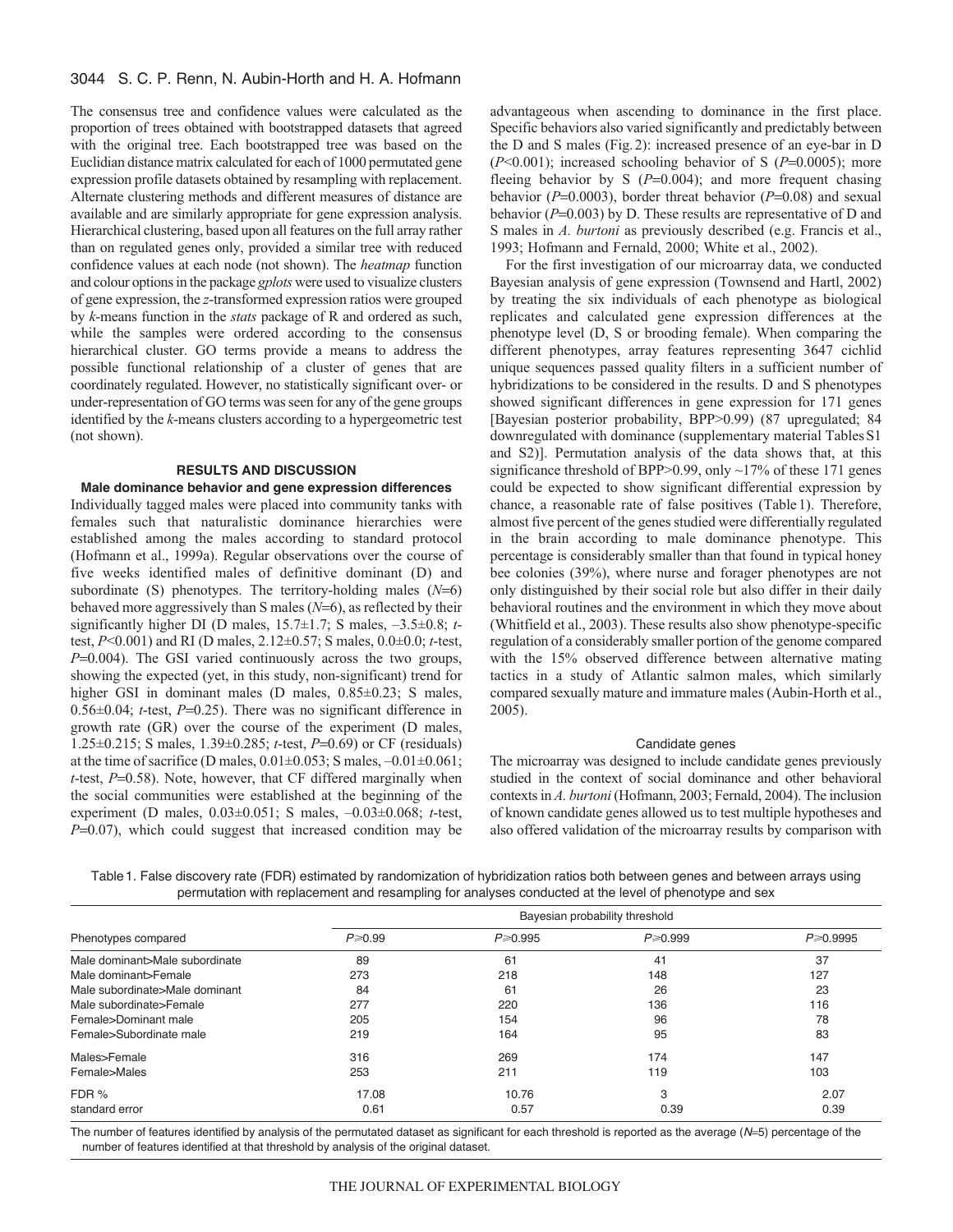

Fig. 2. Social behavior varied significantly and predictably between the dominant (D) and subordinate (S) males. y-axis represents (A,C) the percent time or (B,D,E,F) the mean number of observed events per 10 min focal observation. The numbers identify individual males (filled circles, dominants; open squares, subordinates).

previous studies for some of these genes (summarized in Fig.1). For instance, peptidergic neurons in the pre-optic area (POA) and other brain regions express several neurohormones (e.g. arginine vasotocin, GnRH1, galanin) as well as neurohormone receptors and steroid receptors, which have previously been shown in separate studies to play a role in the regulation of social behavior. Below, for the first time, we provide a combined analysis of these neuroendocrine pathways in *A. burtoni*.

As predicted from previous studies using ribonuclease protection assays and *in situ* hybridization, among the three GnRH neuropeptide genes that are expressed in the brain of fish, only GnRH1, the form expressed in the POA (White et al., 1994; White et al., 2002), showed highly significant regulation in the microarray results (BPP=0.9998), with D males having higher levels. Given the small number of cells expressing this neuropeptide (~300) (Soma et al., 1996; Munz, 1999), confirmation of GnRH1 regulation by our microarray analysis provides an important cross-validation and confirms the sensitivity of the array even when using whole-brain RNA. As predicted from previous studies (White et al., 1994; White et al., 2002), our results also confirmed that the other two forms of GnRH, GnRH2, (midbrain) and GnRH3 (terminal nerve), are not regulated according to male social phenotype (BPP=0.366 and 0.700, respectively). None of the GnRH receptor sub-types on the array were significantly regulated, although studies have demonstrated their regulation in the pituitary relative to sexual maturity and social status (Parhar et al., 2005; Au et al., 2006).

Galanin, a neuropeptide that links metabolic activity and reproduction through regulation of GnRH release (reviewed by Kageyama et al., 2005; Tortorella et al., 2007), was marginally upregulated in D males (BPP=0.9592). There is considerable evidence from mammals that galanin reduces nociception (Wiesenfeldhallin et al., 1992), increases food intake (Schick et al., 1993) and stress reactivity (Holmes et al., 2002), plays a role in regulation of sexual behavior, and is itself regulated by GnRH and estrogen (Gabriel et al., 1993). Specifically, in fish, galanin is thought to play a role in regulation of food intake and is widely distributed in the brain, being localized to the olfactory bulb, telencephalon, hypothalamus, midbrain and posterior brain (reviewed by Volkoff et al., 2005), as well as the pituitary (Jadhao and Pinelli, 2001) and peripheral tissues (Johnsson et al., 2001). The results of the present study suggest the intriguing possibility that galanin might be upregulated in D males as a response to reduced food intake and constant challenges to their social status by other individuals. Future studies will test these novel hypotheses.

Arginine vasotocin (AVT; represented by multiple clones on the array), the non-mammalian homolog of arginine vasopressin (AVP), was among the most strongly regulated genes in this study, being upregulated in the brains of D males (BPP>0.9999). AVP/AVT has been implicated in the regulation of social behavior across vertebrates, including aggression and social affiliation (Goodson, 1998; Goodson and Adkins-Regan, 1999; Winslow et al., 1993). In teleost fish, AVT is known to play a role in male mating tactics [peacock blenny (Grober et al., 2002; Carneiro et al., 2003); midshipman (Goodson and Bass, 2001)], as well as in the behavioral regulation of sex change and the associated territory acquisition [bluehead wrasse (Semsar and Godwin, 2003; Semsar and Godwin, 2004)]. AVT is also associated with territorial aggression [damselfish (Santangelo and Bass, 2006)] as well as dominant and territorial behavior in both the male and female of a breeding pair when compared with their subordinate helpers in another cichlid species, the cooperative breeding *Neolamprologus pulcher* (Aubin-Horth et al., 2007). Our data from *A. burtoni* suggest a role for AVT in regulation of dominance and are consistent with an *in situ* hybridization-based study (Greenwood et al., 2008). The AVT V1a receptor, which plays a fundamental role in affiliative behaviors in voles (Lim et al., 2004), was not represented on the array.

The enzyme aromatase, which converts testosterone to estrogen, is important in sex determination (Nakamura and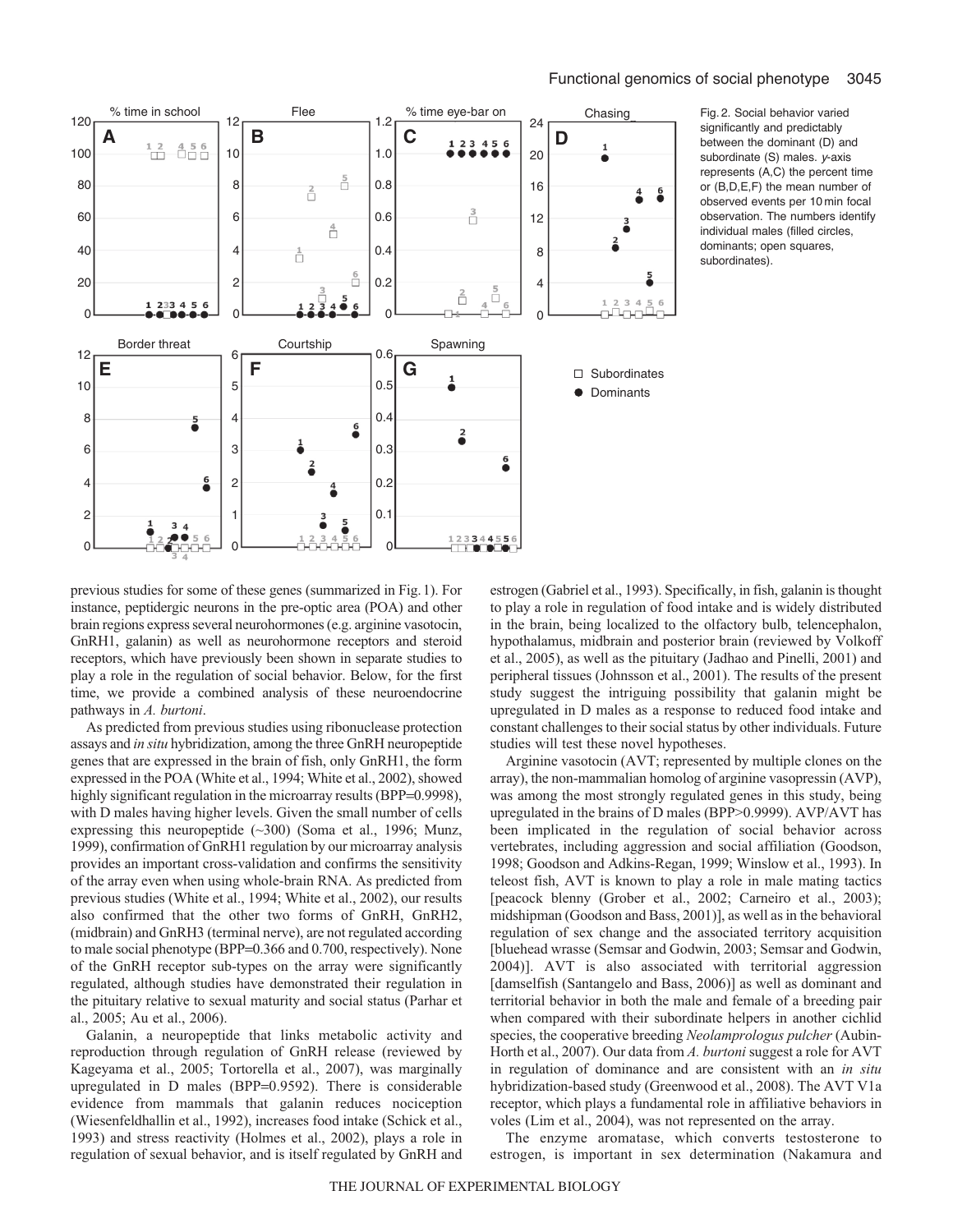|                             | Dominant (D) greater than subordinate (S) (D>S)     | Subordinate (S) greater than dominant (D) (S>D) |
|-----------------------------|-----------------------------------------------------|-------------------------------------------------|
| Peptides, neurotransmitters | Prolactin 1                                         | Orphan nuclear hormone receptor                 |
| and growth hormones         | Prolactin 2                                         | Kainate receptor                                |
|                             | Somatotropin                                        | Cholecystokinin                                 |
|                             | Somatolactin                                        | C-type natriuretic peptide                      |
|                             | Proopiomelanocortin                                 |                                                 |
|                             | Arginine vasotocin                                  |                                                 |
|                             | GABA (receptor $\beta$ subunit)                     |                                                 |
|                             | Tilapia growth hormone                              |                                                 |
|                             | Glycoprotein $\alpha$                               |                                                 |
|                             | GnRH1                                               |                                                 |
|                             | Brain aromatase                                     |                                                 |
| Granins                     | Chromogranin                                        |                                                 |
|                             | Neurogranin                                         |                                                 |
|                             | Secretogranin II                                    |                                                 |
| Cell structure              | $\beta$ -actin                                      | Clasp2 (regulation of microtubule dynamics)     |
|                             | $\beta$ -tubulin                                    |                                                 |
|                             | Septin 7                                            |                                                 |
|                             | Elongation factor 1a                                |                                                 |
| Synaptic vesicle            | Similar to synaptophysin                            |                                                 |
|                             | Q5RCZ2_PONPY (secretory vesicle electron transport) |                                                 |
| <b>Transcription factor</b> | ETS family efr1                                     | <b>bHLH</b>                                     |
|                             |                                                     | <b>HLH</b>                                      |
| Axonal growth               | Neuromodulin                                        |                                                 |
|                             | Neuroserpin                                         |                                                 |
| Cell-cycle regulation       | Schip-1                                             | Rbm5 protein putative tumor suppressor          |
|                             | Pdcd4                                               |                                                 |
| Cellular metabolic enzymes  | Enolase 1                                           | Many ATPases                                    |
|                             | Enolase <sub>2</sub>                                | NADH dehydrogenase and oxidoreductase           |
|                             | Uridine kinase                                      | Glutathione S-transferase                       |
|                             | Lactate dehydrogenase                               | Glutamine synthetase                            |
|                             |                                                     | Betaine aldehyde dehydrogenase                  |
|                             |                                                     | Leucine carboxyl methyltransferase              |

Table2. Best hits for dominant (D) and subordinate (S) regulated genes

Dominant (D) and subordinate (S) regulated genes were grouped according to presumed functional category (see Materials and methods for details). For array feature identification and BPP for differential regulation see Tables S1 and S2 in supplementary material.

Kobayashi, 2005), sex change in fish (Black et al., 2005; Marsh et al., 2006) and regulation of social behavior (Hallgren et al., 2006). There are two isoforms of aromatase, one localized to the brain and the other to the gonads, and both are represented on the microarray. In the present study, D males showed increased neural expression of the brain form (two features on the array, BPP=0.9914; 0.9997) but not the gonad form of aromatase (BPP=0.3192). This result suggests that the elevated testosterone levels found in D males (Parikh et al., 2006) may affect aggression, courtship or dominance through aromatization and subsequent action *via* estrogen receptors in the brain. In birds, aromatase activity increases during the territorial period and correlates with aggression (e.g. Soma et al., 2003; Silverin et al., 2004). Blocking brain aromatase reduces male courtship in guppies (Hallgren et al., 2006), further suggesting estrogenmediated neuroendocrine regulation of reproductive behavior for some species. However, studies on gonadal sex change in fish (Black et al., 2005; Marsh et al., 2006) suggest the opposite relationship between brain aromatase and male aggression and thus a more complex mechanism, possibly involving differences in receptor expression, binding proteins or anatomical localization. Estrogen receptors did not show differential regulation on the array, although they may have been expected to, according to Burmeister et al. (Burmeister et al., 2007). The inability to reliably detect differences in receptor gene expression is probably due to small localized effects that are masked by whole-brain gene expression levels.

### Novel genes

We bioinformatically annotated the ESTs obtained from the cichlid cDNA library features represented on the microarray (see Materials and methods). Several of the genes thus identified fall into categories that represent candidates likely to play a role in the social regulation of a complex phenotype (Table2). In the present study, these genes are considered to be 'novel genes' rather than 'candidate genes' because the annotation process does not involve rigorous manual curation of genes *a priori*, which was employed for the candidate genes discussed above. In addition to many genes involved in cellular metabolism that are differentially regulated between the two social phenotypes, we found genes encoding structural proteins, cellcycle regulators, specific transcription factors, a plethora of neuropeptides, components of the neurosecretory machinery and neurotransmitter receptors.

Genes coding for structural proteins, such as tubulin and actin, and proteins that bind scaffold elements, such as septin 7 and ELF-1a, were more highly expressed in D males reflecting the observed differences in soma size between D and S for pre-optic neurons expressing GnRH1 (Francis et al., 1993) and somatostatin (Hofmann and Fernald, 2000). Furthermore, genes involved in axonal growth, neuromodulin [also known to play a role in modeling of sex-specific brain regions (Simerly, 2002)] and neuroserpin (Miranda and Lomas, 2006), were also upregulated in D males. Taken together, the regulation of this gene set strongly suggests increased neuronal re-wiring in D males not previously reported and possibly similar in scale to the massive remodeling of neural circuits seen in seasonal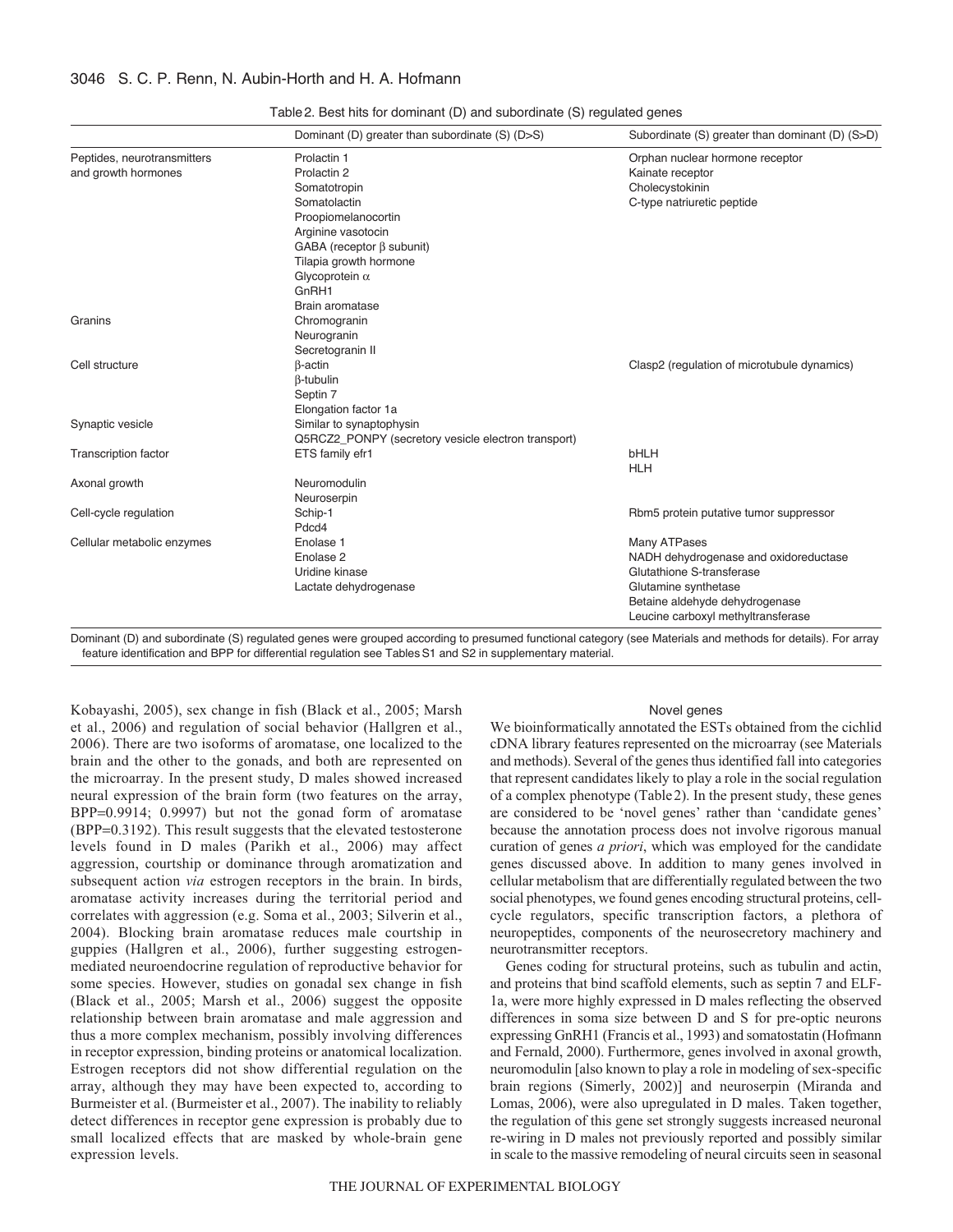accession to territoriality and mating accompanied by increased testosterone levels in song birds (Devoogd and Nottebohm, 1981; reviewed in Arnold, 1992). It is particularly intriguing that neuroserpins may play a role in anxiety and sexual behaviors. Specifically, neuroserpin-deficient rats showed decreases in exploratory behavior together with increases in anxiety and neophobia (Madani et al., 2003). In swordtail fish, neuroserpin expression increased in the brain of females exposed to an attractive male compared with females exposed to a non-attractive male (Cummings et al., 2008). This association of neuroserpin with social behavior is intriguing in that it may enable dominant males to approach and interact with novel stimuli such as competitors and potential mates.

Similarly, several cell-cycle regulators (Table 2) were significantly regulated in D and S phenotypes, suggesting that the extent of neurogenesis and subsequent cell death may also differ between these phenotypes, a hypothesis consistent with the finding that cell proliferation in the brain is correlated with high social status in rainbow trout (Sorensen et al., 2007). While there is currently no other evidence for plasticity of this kind in neuroanatomical structures outside the POA in *A. burtoni*, gross neuroanatomical differences that correspond to species' typical reproductive strategies have been identified in other cichlid species (Pollen et al., 2007).

Genes encoding neuropeptides and protein hormones that have not been previously studied in this system were perhaps the most striking, although not unexpected, class of genes regulated according to social status. In addition to the neuropeptides GnRH1, AVT and galanin discussed above, we found somatotropin, prolactin and somatolactin [all members of the growth hormone (GH) family of genes], as well as proopiomelanocortin (POMC), to be upregulated in D males. Interestingly, a similar pattern of endocrine gene regulation (GH, prolactin, somatolactin, POMC) is observed in Atlantic salmon, such that the expression profile for the early maturing 'sneaker' male compared with immature males matches the profile observed in the present study for reproductive D males, suggesting conserved function of these pathways (Aubin-Horth et al., 2005). We found cholecystokinin (CCK) and natriuretic peptide to be upregulated in S males.

Since the activity of pituitary somatotrophes is associated with testis maturity and is stimulated by high levels of GnRH in several fish species (reviewed by Legac et al., 1993; Yu and Peter, 1991), we suggest that the increased expression of growth-related genes in D males is probably related to gonad maturation. Somatolactin, which thus far has been found only in teleost fish, is involved in both growth (Forsyth and Wallis, 2002) and color change (Fukamachi and Sugimoto, 2004), two plastic traits associated with social dominance in *A. burtoni*. Importantly, the observed increase in expression of GH is consistent with the previous finding that circulating GH levels are higher in D males (Hofmann et al., 1999b). Additionally, the growth hormone-releasing hormone (GHRH)/GH axis facilitates territorial behavior in *A. burtoni* (Hofmann et al., 1999b; Trainor and Hofmann, 2006) (note that GHRH was not represented on the array). Finally, antagonists of the neuropeptide somatostatin (which inhibits GH production and release in the pituitary; this gene was not represented on the array) inhibit aggressive behavior in *A. burtoni* males without affecting sexual behavior (Trainor and Hofmann, 2006).

In addition to neuropeptide genes, we found many genes involved in production, maturation, release and reception of neuropeptides and neurotransmitters to be differentially expressed between social phenotypes. For example, secretory granule proteins, such as a homolog of synaptophysin as well as members of the granin family



Fig. 3. Analysis, at all Gene Ontology (GO) levels, revealed 22 categories that were statistically over- (red) or under- (blue) represented. The three separate GO vocabularies (molecular function, biological process and cellular location) provide overlapping information, as many of the genes are annotated according to each. P-values represent uncorrected results for the hypergeometric test. GO number and name are according to 200605 releases.

of acidic proteins, were upregulated in D males. These are notably found in a wide variety of endocrine and neuro-endocrine cells (for reviews, see Gerst, 1999; Helle, 2004), and the regulation pattern found in the present study may simply be a consequence of increased neuroendocrine activity in D males.

Although few neurotransmitter receptors were present on the array, there is one very intriguing result to report: a GABA-(A) receptor was upregulated in D males whereas at least two subunits of the kainate-type glutamate receptor were upregulated in S males. Clearly, these differences were not predicted nor do we have, at this point, a clear understanding of their specific roles in regulating social dominance. However, the fact that these receptors are affected by (or affect) social phenotypes probably reflects the interconnected nature of neurotransmitter systems and suggests that regulation at all levels of neural circuits may underlie the transition from one social phenotype to another. Interestingly, an antagonistic relationship between GABA and kainate signaling has been suggested in the regulation of reproductive physiology in other systems (e.g. Sagrillo et al., 1996; Chu and Moenter, 2005; Clarkson and Herbison, 2006; Liu et al., 2006) (see Molecular modules underlying dominance and reproduction).

## **Molecular functions, biological processes and cellular locations**

The GO annotation scheme applied to the cichlid microarray allows rigorous statistical analysis for over- and under-representation of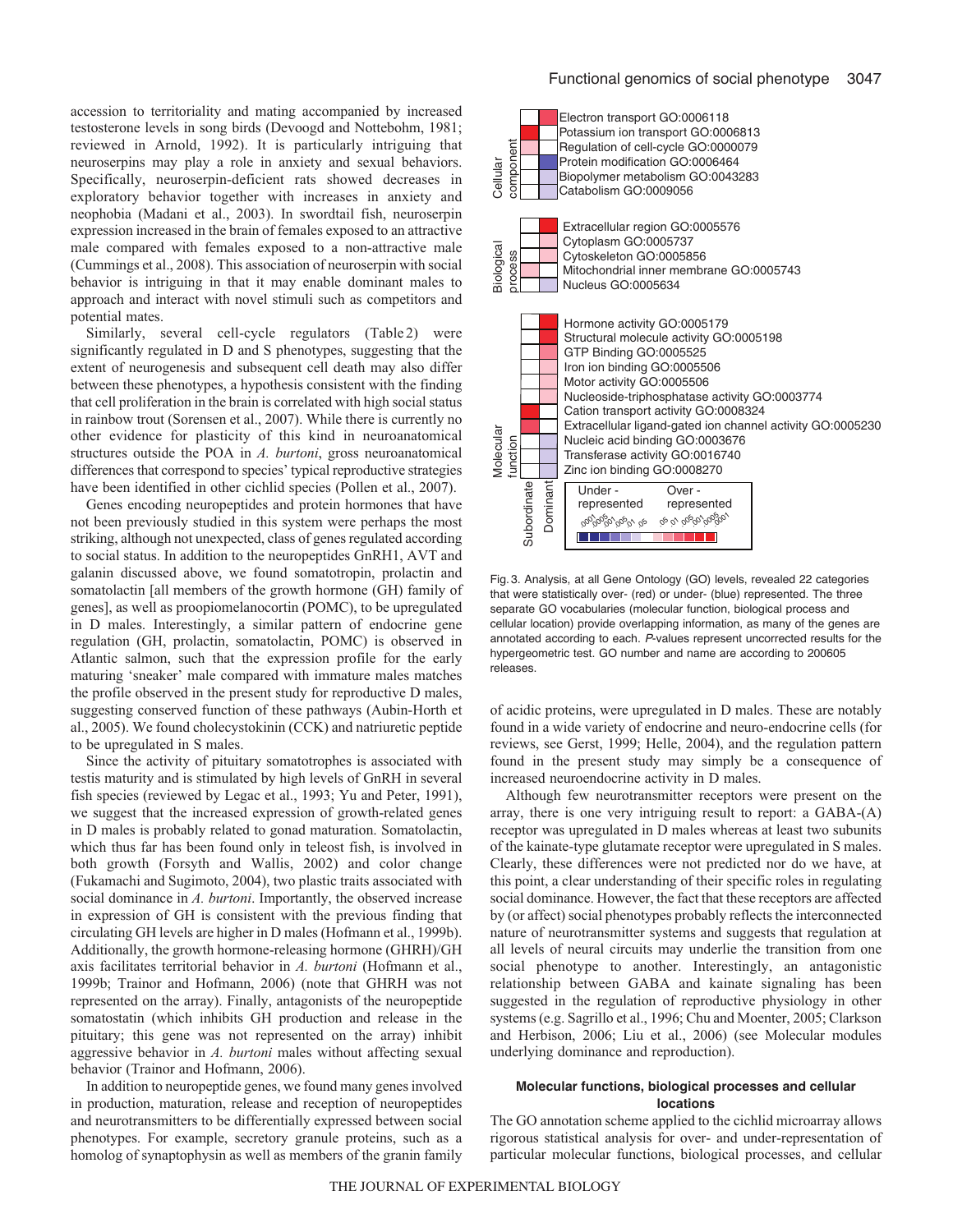locations in genes that are differentially expressed in each male phenotype. Despite the biased nature of the GO terms due to their origin and application in model organisms and directed research, this tool offers a mechanism for statistical analysis of microarray results according to function (Shaw et al., 1999). These terms, unlike specific gene names, avoid experimenter bias and cross-referencing between experiments and even between species and relate experimental results between organisms and platforms. Of the 171 features regulated according to male social phenotype, GO terms could be applied to 85. Analysis at all GO levels revealed 22 categories that are statistically over- or under-represented among the genes that are regulated by social phenotype (*P*<0.05; compared with their representation among all genes above threshold) (Fig.3). Using permutation analysis, we determined that only five GO terms were expected to show significant over- or under-representation by chance alone (hypergeometric test *P*<0.05, only one GO term at *P*<0.01). Importantly, this unbiased statistical approach confirms our observation discussed earlier that cytoskeleton/structural molecules as well as hormone signaling are upregulated in D males (Table3). Furthermore, cation/potassium transport pathways appear to be important building blocks for each male phenotype. In D males, the biological processes of GTP binding, iron ion binding and motor activity were significantly enriched, whereas in S males potassium ion transport, regulation of cellular cation transport and ligand-gated ion channel function were activated. Although difficult to interpret directly, this bioinformatic approach results in a considerable data reduction, facilitates comparisons across species and platforms, and provides a framework of hypotheses for future studies on the molecular underpinnings of socially regulated brain function.

## **Molecular modules underlying dominance and reproduction**

The notion that biological entities (e.g. cognitive tasks, developmental programs, neural circuits, metabolic pathways) operate as functional and discrete (i.e. largely non-overlapping) units, or modules, is not new (Fodor, 1983; Redies and Puelles, 2001; Schlosser and Wagner, 2004; Op de Beeck et al., 2008). In molecular systems biology, a module can simply be defined as a set of co-regulated genes or proteins (Segal et al., 2004). Many such modules may serve as building blocks for the assembly of more complex processes. To date, most studies in this area have primarily been concerned with molecular and cellular networks and pathways in simple unicellular systems (Hartwell et al., 1999; Wolf and Arkin, 2003). However, the ultimate challenge in the biology of complex systems is the integration across many levels of biological organization, from molecules to whole organisms, in an everchanging environment. In the following, we make an initial attempt at such an integration of genomic data with physiological and behavioral phenotypes to provide a comprehensive conceptual framework for understanding phenotypically plastic traits. Specifically, we examine male dominance phenotypes in terms of molecular modules of socially controlled traits such as aggression, territoriality, reproduction and growth.

As we also obtained neural expression profiles of brooding females, we examined variation in transcript levels in relation to sex. 569 genes were regulated according to sex (316 male upregulated, 253 female upregulated) (Table1), a number that is far greater than that observed for dominance phenotypes within males (171 genes or  $\sim$  5%). This suggests that while the switch between dominance phenotypes is multifaceted (see Fig.1), the difference in brain gene expression profiles between males and females is even more dramatic, affecting  $\sim 16\%$  of the genes on the array. Interestingly, this proportion is comparable to the 15% observed

difference between alternative mating tactics in males of Atlantic salmon (Aubin-Horth et al., 2005). A considerable proportion of the 171 genes associated with male social phenotypes was also regulated according to sex (supplementary material TablesS1 and S2). However, among the social status-regulated genes, there were similar proportions of female-enriched and male-enriched genes (Fig.4). Among the 87 dominant upregulated genes, were 11 female-enriched and 20 male-enriched genes (hypergeometric test; *P*=0.09), and among the 84 subordinate upregulated genes there were 16 female-enriched genes and 21 male-enriched genes (hypergeometric test; *P*=0.13). In other words, S males do not appear to be molecularly feminized nor are D males simply 'super-males'. This result makes sense in light of the reproductive state of these animals. Although female behavior is, in many ways, similar to that of S males, both brooding females and D males are reproductively active. Furthermore, just as the metabolic demands of maintaining a territory are associated with reduced growth in D males (Hofmann et al., 1999a), mouth-brooding females starve while incubating their offspring and exhibit a marked reduction in body mass (Mrowk, 1984). By contrast, S males do not reproduce, and metabolic energy is directed toward growth (Hofmann et al., 1999a). Thus, the 11 genes (including synaptophysin, neuroserpin and GABA-receptor) upregulated in both D males and brooding females may be part of a module facilitating reproduction and/or reducing growth and may not necessarily be involved in dominance behavior *per se*.

Eighteen of the 316 male-enriched genes were even more highly expressed in D males compared with S males. We suggest that these genes, which include several structural proteins (actin, tubulin, ELF-1) and hormones (GnRH1, AVT, somatolactin, POMC) (supplementary material TableS1) are part of a 'super-male' module, which probably plays a role in the aggressive and/or sexual behaviors typical of the D male (Fig.4). Even though we know from previous studies using other approaches that the absolute levels of GnRH1 (Francis et al., 1993; White et al., 2002) and GH (Hofmann et al., 1999b) are higher in D males, it is important to note that cDNA microarrays measure only relative transcript levels. Future studies will have to determine whether these genes must be activated in order to produce a dominant phenotype or whether their expression needs to be suppressed for the subordinate phenotype to occur. Following a similar rationale, we suggest that the 21 maleenriched genes (including neuroD and kainate receptor) that were further upregulated in S males relative to D males represent a masculinizing module in some sense. In this case, reduced expression would be critical for the manifestation of behaviors linked to aspects of social dominance and reproduction. Consequently, the 21 genes in this masculinizing module could be considered to be complementary to the super-male module. Finally, as brooding females and S males all display submissive behaviors and very little aggression, it is tempting to suggest that the 16 genes (including natriuretic peptide) expressed in a similar pattern in these two phenotypes are part of a 'subordination module' (Fig.4).

The opposing pattern of regulation for receptor expression in two classic neurotransmitter systems that we observed between male social phenotypes (see above) is also maintained in relation to sex. The gene encoding a GABA-(A) receptor was upregulated in D males and in females whereas the kainate-type glutamate receptor was upregulated in males in general and particularly in S males. There is a wealth of research that ties the GABA-(A) receptor to the regulation of the hypothalamic–pituitary –gonadal axis *via* integration of steroid feedback to GnRH neurons (for a review, see Sagrillo et al., 1996). In mammals, GABA has mixed inhibitory and excitatory effects on the release of GnRH, due in part to a developmental switch from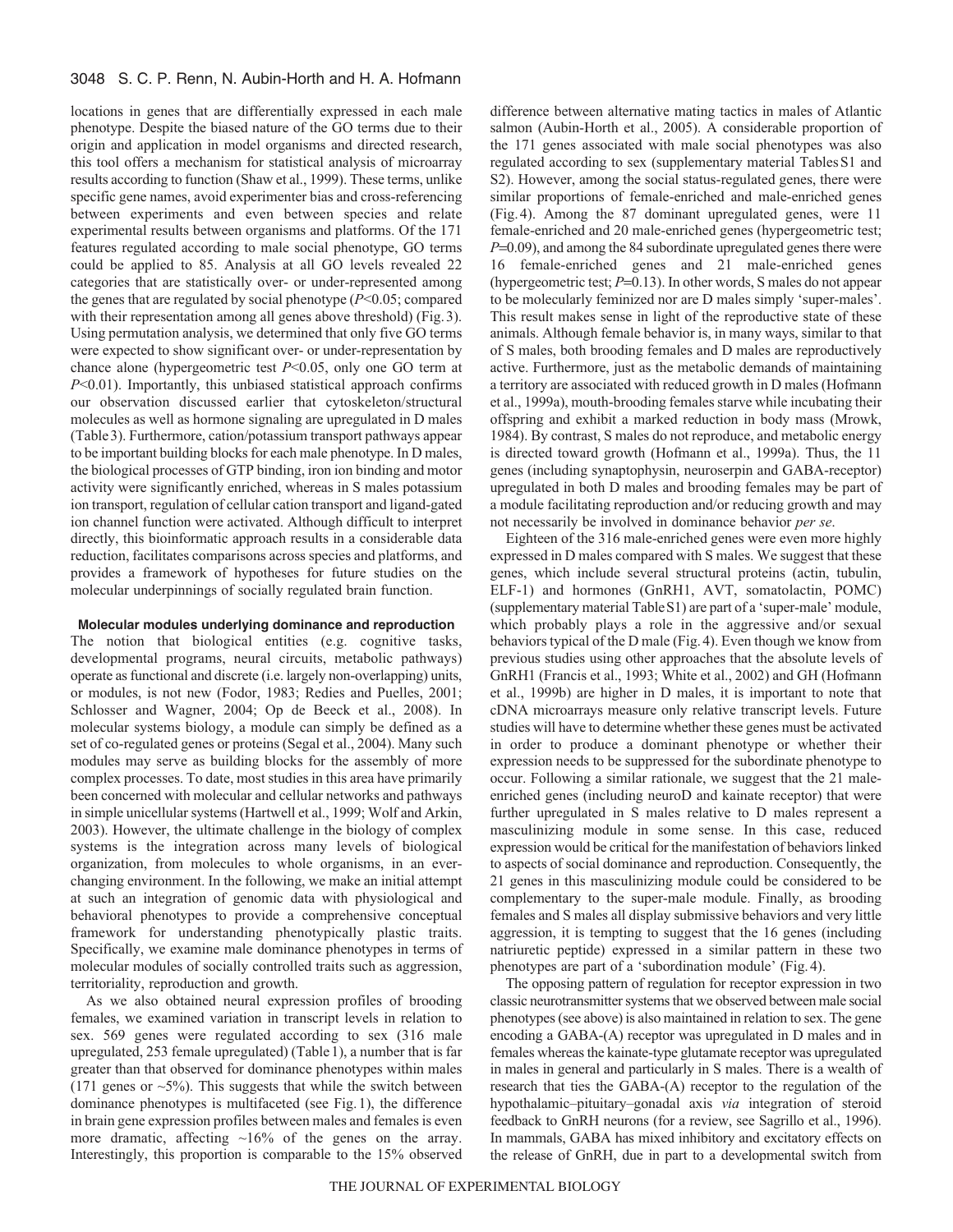Table 3. Gene Ontology (GO) terms that were significantly over- or under-represented among the genes regulated according to male phenotype

|                                                                                              |         | A. Biological process |                                                                     |
|----------------------------------------------------------------------------------------------|---------|-----------------------|---------------------------------------------------------------------|
| GO: 0006118 Electron transport D>S over-represented $P=1.01\times10^{-3}$ (eight of 55)      |         |                       |                                                                     |
| <b>TC400</b>                                                                                 | 0.9991  | Q5RCZ2 PONPY          | Similar to secretory vesicle-specific electron transport<br>protein |
| HH NB Harvardcol 000005749                                                                   | 0.9914  | Cloned fragment       | Brain aromatase                                                     |
| HH AB BRAIN2000 000003171                                                                    | 0.9999  | Q803D7 BRARE          | Sb:cb825 protein (fragment)                                         |
| HH AB BRAIN2000 000001582                                                                    | 0.9997  | Q9DEZ3 ORENI          | Brain aromatase (fragment)                                          |
| HH AB BRAIN2000 000001970                                                                    | 0.9925  | Q6GLW8 XENLA          | Hypothetical protein                                                |
| <b>TC59</b>                                                                                  | 0.9988  | Q94SU5 9TELE          | Cytochrome c oxidase polypeptide II                                 |
| TC <sub>2</sub>                                                                              | >0.9999 | COX1 GADMO            | NADH dehydrogenase 1                                                |
| TC <sub>9</sub>                                                                              | >0.9999 | CYB TROMR             | Cytochrome b family                                                 |
| GO:0006813 Potassium ion transport S>D over-represented $P=4.83\times10^{-4}$ (five of 25)   |         |                       |                                                                     |
| <b>TC15</b>                                                                                  | >0.9999 | Q90279 CARAU          | Kainate receptor alpha subunit                                      |
| <b>TC34</b>                                                                                  | 0.9972  | Q7ZU25 BRARE          | Atp1a1a.1 protein                                                   |
| <b>TC16</b>                                                                                  | 0.998   | Q90278 CARAU          | Kainate receptor $\beta$ subunit                                    |
| <b>TC17</b>                                                                                  | >0.9999 | Q90278 CARAU          | Kainate receptor $\beta$ subunit                                    |
| <b>TC139</b>                                                                                 | 0.9909  | Q9DGL2 BRARE          | $Na^+/K^+$ ATPase $\beta$ subunit                                   |
| GO:0000079 Regulation of cell-cycle S>D over-represented $P=4.76\times10^{-2}$ (three of 30) |         |                       |                                                                     |
| <b>TC109</b>                                                                                 | 0.9971  | <b>SERF2 HUMAN</b>    | Small EDRK-rich factor 2                                            |
| HH AB BRAIN2000 000001151                                                                    | 0.9919  | RAS CARAU             | Ras-like protein                                                    |
| HH AB BRAIN2000 000005191                                                                    | 0.9965  | RBM5 HUMAN            | RNA-binding protein 5                                               |
| GO:0006464 Protein modification D>S under-represented $P=1.7\times10^{-2}$ (none of 148)     |         |                       |                                                                     |
| GO:0043283 Biopolymer metabolism D>S under-represented $P=3.47\times10^{-2}$ (two of 161)    |         |                       |                                                                     |
| <b>TC42</b>                                                                                  | 0.9999  | PAB1 HUMAN            | Polyadenylate-binding protein 1                                     |
| HH AB BRAIN2000 000004166                                                                    | 0.9992  | Q6NX86 BRARE          | High mobility group box 1                                           |
| GO:0009056 Catabolism D>S under-represented $P=3.38\times10^{-2}$ (none of 81)               |         |                       |                                                                     |

B. Cellular component

|                 | GO:0005737 Cytoplasm D>S over-represented $P=1.27\times10^{-2}$ (23 of 383) |         |                   |                                                             |
|-----------------|-----------------------------------------------------------------------------|---------|-------------------|-------------------------------------------------------------|
| <b>TC40</b>     |                                                                             | 0.9997  | Q8AVI3 XENLA      | Arbp-prov protein                                           |
| <b>TC236</b>    |                                                                             | >0.9999 | LDHB FUNHE        | L-lactate dehydrogenase B chain                             |
|                 | HH AB BRAIN2000 000001815                                                   | 0.993   | Q9I921 CARAU      | $\beta$ -actin                                              |
| TC <sub>2</sub> |                                                                             | >0.9999 | COX1 GADMO        | NADH dehydrogenase 1                                        |
| <b>TC28</b>     |                                                                             | >0.9999 | Q9DFT6 9PERC      | $\beta$ -tubulin                                            |
| <b>TC32</b>     |                                                                             | 0.9998  | Q6PC12 BRARE      | Enolase 1 $(\alpha)$                                        |
|                 | HH AB BRAIN2000 000001970                                                   | 0.9925  | Q6GLW8 XENLA      | Hypothetical protein                                        |
| <b>TC348</b>    |                                                                             | >0.9999 | RB6A HUMAN        | Ras-related protein Rab-6A                                  |
| <b>TC118</b>    |                                                                             | 0.9998  | Q9DG82 BRARE      | Prosaposin                                                  |
| <b>TC291</b>    |                                                                             | 0.9987  | <b>ACT2 FUGRU</b> | Actin, cytoplasmic $2$ ( $\beta$ -actin $2$ )               |
|                 | HH AB BRAIN2000 000002804                                                   | 0.9995  | Q6P4P6 BRARE      | Zgc:73142 protein (HMP19 protein)                           |
| <b>TC18</b>     |                                                                             | >0.9999 | Q8UW60 ORENI      | Elongation factor 1a                                        |
| <b>TC42</b>     |                                                                             | 0.9999  | PAB1 HUMAN        | Polyadenylate-binding protein 1                             |
| <b>TC399</b>    |                                                                             | 0.9999  | Q802G7 BRARE      | Selenoprotein M                                             |
|                 | HH AB BRAIN2000 000003171                                                   | 0.9999  | Q803D7 BRARE      | Sb:cb825 protein (fragment)                                 |
| <b>TC37</b>     |                                                                             | 0.9944  | Q6GQM9 BRARE      | Enolase 2                                                   |
|                 | HH AB BRAIN2000 000003205                                                   | 0.9947  | Q6GNE7 XENLA      | MGC82852 protein ribosome receptor activity                 |
|                 | HH AB BRAIN2000 000003279                                                   | 0.9905  | Q9YHD1 ANGAN      | Vacuolar-type H <sup>+</sup> transporting ATPase B2 subunit |
| <b>TC59</b>     |                                                                             | 0.9988  | Q94SU5 9TELE      | Cytochrome c oxidase polypeptide II                         |
| <b>TC48</b>     |                                                                             | 0.9934  | Q9DFT6 9PERC      | <b>B-tubulin</b>                                            |
| TC <sub>9</sub> |                                                                             | >0.9999 | <b>CYB TROMR</b>  | Cytochrome b family                                         |
|                 | HH_AB_BRAIN2000_000003055                                                   | 0.9989  | Q5U4S4 XENLA      | LOC495448 protein                                           |
|                 |                                                                             |         |                   |                                                             |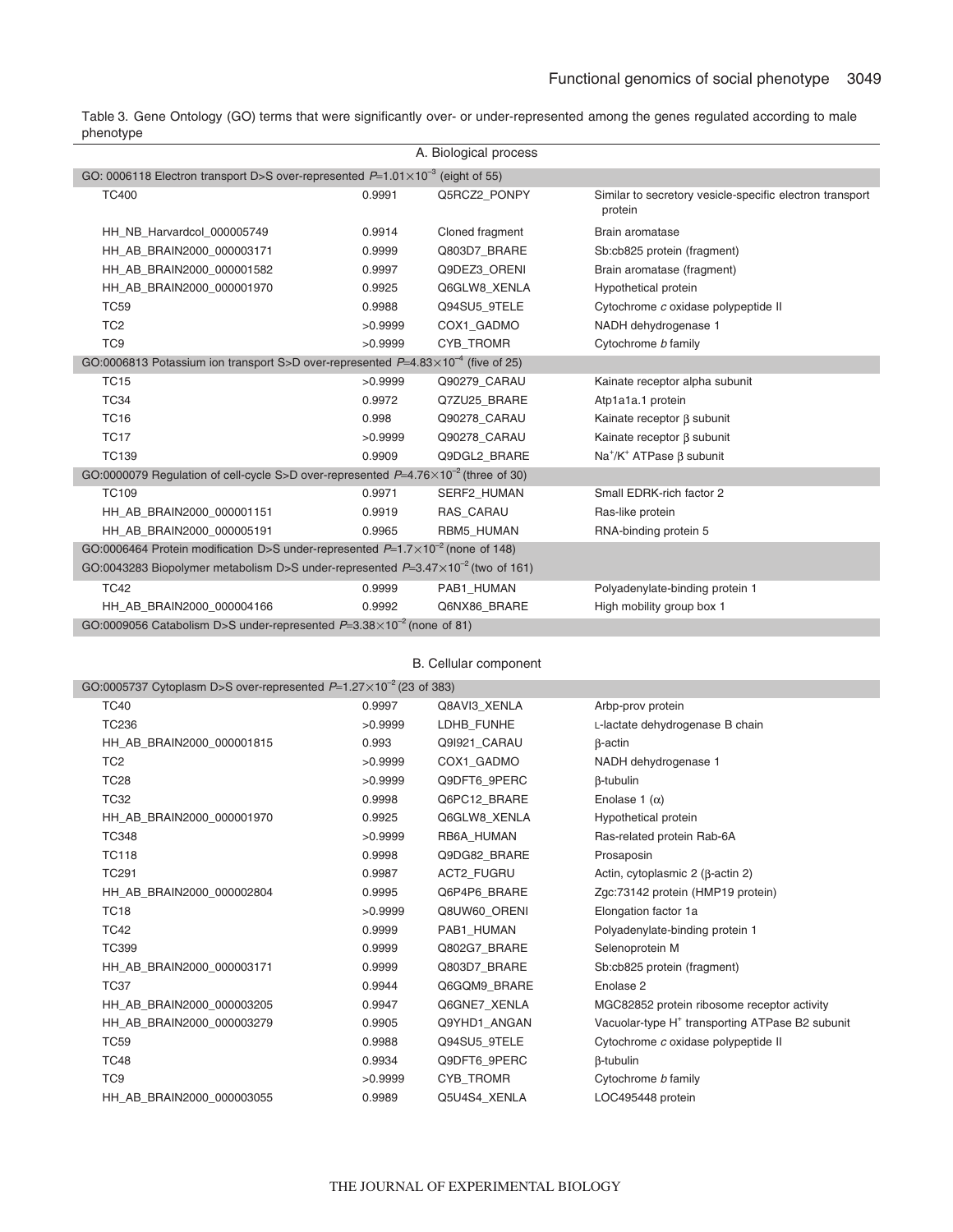Table 3 continued

| GO:0005856 Cytoskeleton D>S over-represented $P=2.85\times10^{-2}$ (seven of 77)                |                                                                                  |                       |                                               |  |  |
|-------------------------------------------------------------------------------------------------|----------------------------------------------------------------------------------|-----------------------|-----------------------------------------------|--|--|
| TC291                                                                                           | 0.9987                                                                           | ACT2_FUGRU            | Actin, cytoplasmic $2$ ( $\beta$ -actin $2$ ) |  |  |
| HH_AB_BRAIN2000_000001469                                                                       | 0.9967                                                                           | SEPT7_MOUSE           | Septin 7                                      |  |  |
|                                                                                                 | GO:0005856 Cytoskeleton D>S over-represented $P=2.85\times10^{-2}$ (seven of 77) |                       |                                               |  |  |
| TC <sub>28</sub>                                                                                | >0.9999                                                                          | Q9DFT6_9PERC          | β-tubulin                                     |  |  |
| <b>TC19</b>                                                                                     | >0.9999                                                                          | TBA6_HUMAN            | $\alpha$ -tubulin 6                           |  |  |
| <b>TC12</b>                                                                                     | >0.9999                                                                          | ACT1_FUGRU            | cytoplasmic 1 (β-actin 1)                     |  |  |
| HH_AB_BRAIN2000_000001815                                                                       | 0.993                                                                            | Q9I921_CARAU          | $\beta$ -actin                                |  |  |
| <b>TC48</b>                                                                                     | 0.9934                                                                           | Q9DFT6_9PERC          | β-tubulin                                     |  |  |
| GO:0005576 Extracellular region D>S over-represented $P=5.25\times10^{-6}$ (15 of 106)          |                                                                                  |                       |                                               |  |  |
| HH_AB_BRAIN2000_000004166                                                                       | 0.9992                                                                           | Q6NX86 BRARE          | High mobility group box 1                     |  |  |
| <b>TC49</b>                                                                                     | >0.9999                                                                          | SOMA_ORENI            | Somatotropin precursor                        |  |  |
| HH_AB_BRAIN2000_000003361                                                                       | 0.99                                                                             | O70534_RAT            | ZOG protein                                   |  |  |
| <b>TC124</b>                                                                                    | 0.9998                                                                           | Q6ZM74_BRARE          | Similar to synaptophysin                      |  |  |
| HH_AB_BRAIN2000_000005345                                                                       | >0.9999                                                                          | Q9W7F7_OREMO          | Proopiomelanocortin                           |  |  |
| HH_AB_Stanfordcol_000005677                                                                     | 0.9998                                                                           | Cloned fragment       | Arginine vasotocin                            |  |  |
| <b>TC290</b>                                                                                    | 0.9986                                                                           | GBRA5_HUMAN           | GABA receptor $\alpha$ -5 subunit             |  |  |
| TC118                                                                                           | 0.9998                                                                           | Q9DG82_BRARE          | Prosaposin                                    |  |  |
| <b>TC194</b>                                                                                    | >0.9999                                                                          | <b>NEUS CHICK</b>     | Neuroserpin precursor                         |  |  |
| HH_AB_BRAIN2000_000001923                                                                       | >0.9999                                                                          | PRL2_OREMO            | Prolactin-2 precursor                         |  |  |
| <b>TC325</b>                                                                                    | >0.9999                                                                          | PRL1_OREMO            | Prolactin-1 precursor                         |  |  |
| <b>TC331</b>                                                                                    | >0.9999                                                                          | SOML_PAROL            | Somatolactin precursor                        |  |  |
| <b>TC310</b>                                                                                    | 0.9987                                                                           | Q8JHD7_HAPBU          | Arginine vasotocin                            |  |  |
| HH_AB_Stanfordcol_000005722                                                                     | >0.9999                                                                          | Cloned fragment       | Arginine vasotocin                            |  |  |
| <b>TC134</b>                                                                                    | >0.9999                                                                          | Q9DEI5_OREMO          | Glycoprotein $\alpha$ subunit                 |  |  |
| GO:0005743 Mitochondrial inner membrane S>D over-represented $P=3.07\times10^{-2}$ (four of 44) |                                                                                  |                       |                                               |  |  |
| TC36                                                                                            | 0.9929                                                                           | Q8JHI0_BRARE          | Solute carrier family 25 member 5 protein     |  |  |
| <b>TC13</b>                                                                                     | >0.9999                                                                          | Q8M522_HAPBU          | NADH dehydrogenase                            |  |  |
| TC21                                                                                            | 0.9998                                                                           | Q8HLY8_9SMEG          | NADH-ubiquinone oxidoreductase                |  |  |
| TC4                                                                                             | >0.9999                                                                          | Q7YDM6_9LABR          | ATP synthase 6                                |  |  |
| GO:0005634 Nucleus D>S under-represented $P=2.3\times10^{-2}$ (five of 275)                     |                                                                                  |                       |                                               |  |  |
| TC12                                                                                            | >0.9999                                                                          | ACT1_FUGRU            | Cytoplasmic 1 ( $\beta$ -actin 1)             |  |  |
| <b>TC32</b>                                                                                     | 0.9998                                                                           | Q6PC12 BRARE          | Enolase 1 $(\alpha)$                          |  |  |
|                                                                                                 | 0.9910                                                                           | O42448_ONCMY          | Id2 protein                                   |  |  |
| HH_AB_BRAIN2000_000001906                                                                       |                                                                                  |                       |                                               |  |  |
| HH_AB_BRAIN2000_000003955                                                                       | 0.9919                                                                           | Q5MBG6_BRARE          | ETS family transcription factor efr1          |  |  |
| HH_AB_BRAIN2000_000004166                                                                       | 0.9992                                                                           | Q6NX86_BRARE          | High mobility group box 1                     |  |  |
|                                                                                                 |                                                                                  | C. Molecular function |                                               |  |  |
| GO:0005525 GTP binding D>S over-represented $P=5.23\times10^{-3}$ (seven of 56)                 |                                                                                  |                       |                                               |  |  |
| HH_AB_BRAIN2000_000001469                                                                       | 0.9967                                                                           | SEPT7_MOUSE           | Septin 7                                      |  |  |
| <b>TC18</b>                                                                                     | >0.9999                                                                          | Q8UW60_ORENI          | Elongation factor 1a                          |  |  |
| <b>TC19</b>                                                                                     | >0.9999                                                                          | TBA6_HUMAN            | $\alpha$ -tubulin 6                           |  |  |
| HH AB BRAIN2000 000005599                                                                       | 0.9959                                                                           | Q6PBW0_BRARE          | Hypothetical protein zgc:73218                |  |  |
| <b>TC28</b>                                                                                     | >0.9999                                                                          | Q9DFT6_9PERC          | <b>B-tubulin</b>                              |  |  |
| <b>TC48</b>                                                                                     | 0.9934                                                                           | Q9DFT6_9PERC          | β-tubulin                                     |  |  |
| <b>TC348</b>                                                                                    | >0.9999                                                                          | RB6A_HUMAN            | Ras-related protein Rab-6A                    |  |  |
| GO:0005179 Hormone activity D>S over-represented $P=1.08\times10^{-9}$ (nine of 16)             |                                                                                  |                       |                                               |  |  |
| <b>TC49</b>                                                                                     | >0.9999                                                                          | SOMA_ORENI            | Somatotropin precursor                        |  |  |
| HH_AB_BRAIN2000_000001923                                                                       | >0.9999                                                                          | PRL2_OREMO            | Prolactin-2 precursor                         |  |  |
| TC325                                                                                           | >0.9999                                                                          | PRL1_OREMO            | Prolactin-1 precursor                         |  |  |
| HH_AB_BRAIN2000_000005345                                                                       | >0.9999                                                                          | Q9W7F7_OREMO          | Proopiomelanocortin                           |  |  |
| <b>TC331</b>                                                                                    | >0.9999                                                                          | SOML_PAROL            | Somatolactin precursor                        |  |  |
| <b>TC310</b>                                                                                    | 0.9987                                                                           | Q8JHD7_HAPBU          | Arginine vasotocin                            |  |  |
| <b>TC134</b>                                                                                    | >0.9999                                                                          | Q9DEI5_OREMO          | Glycoprotein $\alpha$ subunit                 |  |  |
| HH_AB_Stanfordcol_000005722                                                                     | >0.9999                                                                          | Cloned fragment       | Arginine vasotocin                            |  |  |
| HH_AB_Stanfordcol_000005677                                                                     | 0.9998                                                                           | Cloned fragment       | Arginine vasotocin                            |  |  |
|                                                                                                 |                                                                                  |                       |                                               |  |  |

THE JOURNAL OF EXPERIMENTAL BIOLOGY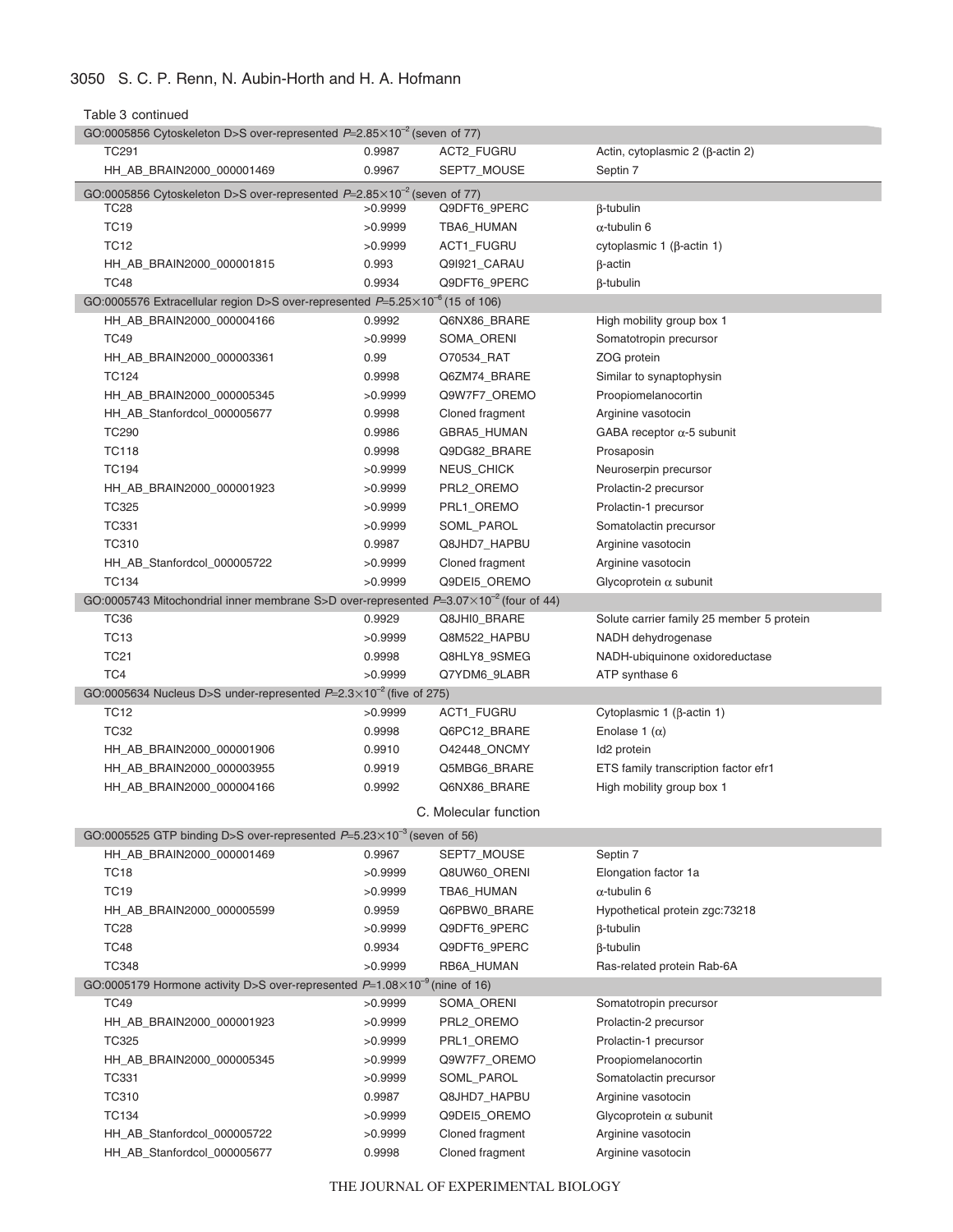|  | Table 3 continued |
|--|-------------------|
|--|-------------------|

| GO:0005506 Iron ion binding D>S over-represented $P=1.05\times10^{-2}$ (five of 35)                                 |         |                              |                                                                     |
|---------------------------------------------------------------------------------------------------------------------|---------|------------------------------|---------------------------------------------------------------------|
| <b>TC400</b>                                                                                                        | 0.9991  | Q5RCZ2_PONPY                 | Similar to secretory vesicle-specific electron transport<br>protein |
| GO:0005506 Iron ion binding D>S over-represented $P=1.05\times10^{-2}$ (five of 35)                                 |         |                              |                                                                     |
| HH_NB_Harvardcol_000005749                                                                                          | 0.9914  | cloned fragment              | Brain aromatase                                                     |
| HH_AB_BRAIN2000_000001582                                                                                           | 0.9997  | Q9DEZ3_ORENI                 | Brain aromatase (fragment)                                          |
| TC <sub>2</sub>                                                                                                     | >0.9999 | COX1_GADMO                   | NADH dehydrogenase 1                                                |
| TC <sub>9</sub>                                                                                                     | >0.9999 | CYB_TROMR                    | Cytochrome b family                                                 |
| GO:0003374 Motor activity D>S over-represented $P=1.91\times10^{-2}$ (three of 15)                                  |         |                              |                                                                     |
| <b>TC291</b>                                                                                                        | 0.9987  | <b>ACT2 FUGRU</b>            | Actin, cytoplasmic $2$ ( $\beta$ -actin $2$ )                       |
| <b>TC12</b>                                                                                                         | >0.9999 | ACT1_FUGRU                   | Cytoplasmic 1 ( $\beta$ -actin 1)                                   |
| HH_AB_BRAIN2000_000001815                                                                                           | 0.993   | Q9I921_CARAU                 | $\beta$ -actin                                                      |
| GO:001711 Nucleoside-triphosphatase activity D>S over-represented $P=2.50\times10^{-2}$ (seven of 75)               |         |                              |                                                                     |
| <b>TC18</b>                                                                                                         | >0.9999 | Q8UW60_ORENI                 | Elongation factor 1a                                                |
| <b>TC19</b>                                                                                                         | >0.9999 | TBA6_HUMAN                   | $\alpha$ -tubulin 6                                                 |
| HH_AB_BRAIN2000_000005599                                                                                           | 0.9959  | Q6PBW0_BRARE                 | Hypothetical protein zgc:73218                                      |
| <b>TC28</b>                                                                                                         | >0.9999 | Q9DFT6_9PERC                 | $\beta$ -tubulin                                                    |
| HH_AB_BRAIN2000_000003279                                                                                           | 0.9905  | Q9YHD1_ANGAN                 | Vacuolar-type H <sup>+</sup> transporting ATPase B2 subunit         |
| TC48                                                                                                                | 0.9934  | Q9DFT6_9PERC                 | $\beta$ -tubulin                                                    |
| <b>TC348</b>                                                                                                        | >0.9999 | RB6A_HUMAN                   | Ras-related protein Rab-6A                                          |
| GO:0005198 Structural molecule activity D>S over-represented $P=6.53\times10^{-4}$ (11 of 93)                       |         |                              |                                                                     |
| <b>TC40</b>                                                                                                         | 0.9997  | Q8AVI3_XENLA                 | Arbp-prov protein                                                   |
| <b>TC236</b>                                                                                                        | >0.9999 | LDHB_FUNHE                   | L-lactate dehydrogenase B chain                                     |
| <b>TC291</b>                                                                                                        | 0.9987  | ACT2_FUGRU                   | Actin, cytoplasmic $2$ ( $\beta$ -actin $2$ )                       |
| HH_AB_BRAIN2000_000001469                                                                                           | 0.9967  | SEPT7_MOUSE                  | Septin 7                                                            |
| <b>TC19</b>                                                                                                         | >0.9999 | TBA6_HUMAN                   | $\alpha$ -tubulin 6                                                 |
| <b>TC12</b>                                                                                                         | >0.9999 | ACT1_FUGRU                   | Cytoplasmic 1 ( $\beta$ -actin 1)                                   |
| HH_AB_BRAIN2000_000005599                                                                                           | 0.9959  | Q6PBW0_BRARE                 | Hypothetical protein zgc:73218                                      |
| <b>TC28</b>                                                                                                         | >0.9999 | Q9DFT6_9PERC                 | $\beta$ -tubulin                                                    |
| HH_AB_BRAIN2000_000001815                                                                                           | 0.993   | Q9I921_CARAU                 | $\beta$ -actin                                                      |
| HH_AB_BRAIN2000_000003205                                                                                           | 0.9947  | Q6GNE7_XENLA                 | MGC82852 protein ribosome receptor activity                         |
| <b>TC48</b>                                                                                                         | 0.9934  | Q9DFT6_9PERC                 | $\beta$ -tubulin                                                    |
| GO:0008324 Cation transporter activity S>D over-represented $P=2.84\times10^{-4}$ (nine of 84)                      |         |                              |                                                                     |
| <b>TC13</b>                                                                                                         | >0.9999 | Q8M522_HAPBU                 | NADH dehydrogenase                                                  |
| <b>TC15</b>                                                                                                         | >0.9999 | Q90279_CARAU                 | Kainate receptor alpha subunit                                      |
| TC1                                                                                                                 | >0.9999 | NU1M_BRARE                   | NADH-ubiquinone oxidoreductase chain 1                              |
| <b>TC21</b>                                                                                                         | 0.9998  | Q8HLY8_9SMEG                 | NADH-ubiquinone oxidoreductase                                      |
| TC4                                                                                                                 | >0.9999 | Q7YDM6_9LABR                 | ATP synthase 6                                                      |
| <b>TC34</b>                                                                                                         | 0.9972  | Q7ZU25_BRARE                 | Atp1a1a.1 protein                                                   |
| <b>TC16</b>                                                                                                         | 0.998   | Q90278_CARAU                 | Kainate receptor $\beta$ subunit                                    |
| <b>TC17</b>                                                                                                         | >0.9999 | Q90278 CARAU                 | Kainate receptor $\beta$ subunit                                    |
| <b>TC139</b>                                                                                                        | 0.9909  | Q9DGL2_BRARE                 | $Na^+/K^+$ -ATPase $\beta$ subunit                                  |
| GO:0005230 Extracellular ligand-gated ion channel activity S>D over-represented $P=2.78\times10^{-3}$ (three of 11) |         |                              |                                                                     |
| <b>TC15</b>                                                                                                         | >0.9999 | Q90279_CARAU                 | Kainate receptor $\alpha$ subunit                                   |
| <b>TC16</b>                                                                                                         | 0.998   | Q90278_CARAU                 | Kainate receptor $\beta$ subunit                                    |
| <b>TC17</b><br>GO:0003676 Nucleic acid binding D>S under-represented $P=3.47\times10^{-2}$ (six of 280)             | >0.9999 | Q90278 CARAU                 | Kainate receptor $\beta$ subunit                                    |
|                                                                                                                     | >0.9999 |                              |                                                                     |
| <b>TC18</b><br><b>TC32</b>                                                                                          | 0.9998  | Q8UW60 ORENI<br>Q6PC12_BRARE | Elongation factor 1a<br>Enolase 1 $(\alpha)$                        |
| <b>TC40</b>                                                                                                         | 0.9997  | Q8AVI3_XENLA                 | Arbp-prov protein                                                   |
| <b>TC42</b>                                                                                                         | 0.9999  | PAB1_HUMAN                   | Polyadenylate-binding protein 1                                     |
| HH_AB_BRAIN2000_000003955                                                                                           | 0.9919  | Q5MBG6_BRARE                 | ETS family transcription factor efr1                                |
| HH_AB_BRAIN2000_000004166                                                                                           | 0.9992  | Q6NX86_BRARE                 | High mobility group box 1                                           |
| GO:0016740 Transferase activity D>S under-represented $P=1.25\times10^{-2}$ (one of 150)                            |         |                              |                                                                     |
| HH_AB_BRAIN2000_000004040                                                                                           | 0.9925  | UCKL1_HUMAN                  | Uridine/cytidine kinase-like 1                                      |
| GO:0008270 Zinc ion binding D>S under-represented $P=1.13\times10^{-2}$ (none of 106)                               |         |                              |                                                                     |

Each of the three independent ontologies is given. Significance is determined to be *P*<0.05 for the uncorrected hypergeometric *P*-value. TC number refers to 'tentative contig' number assigned in release 1.0 A. burtoni cichlid gene index (compbio.dfci.harvard.edu).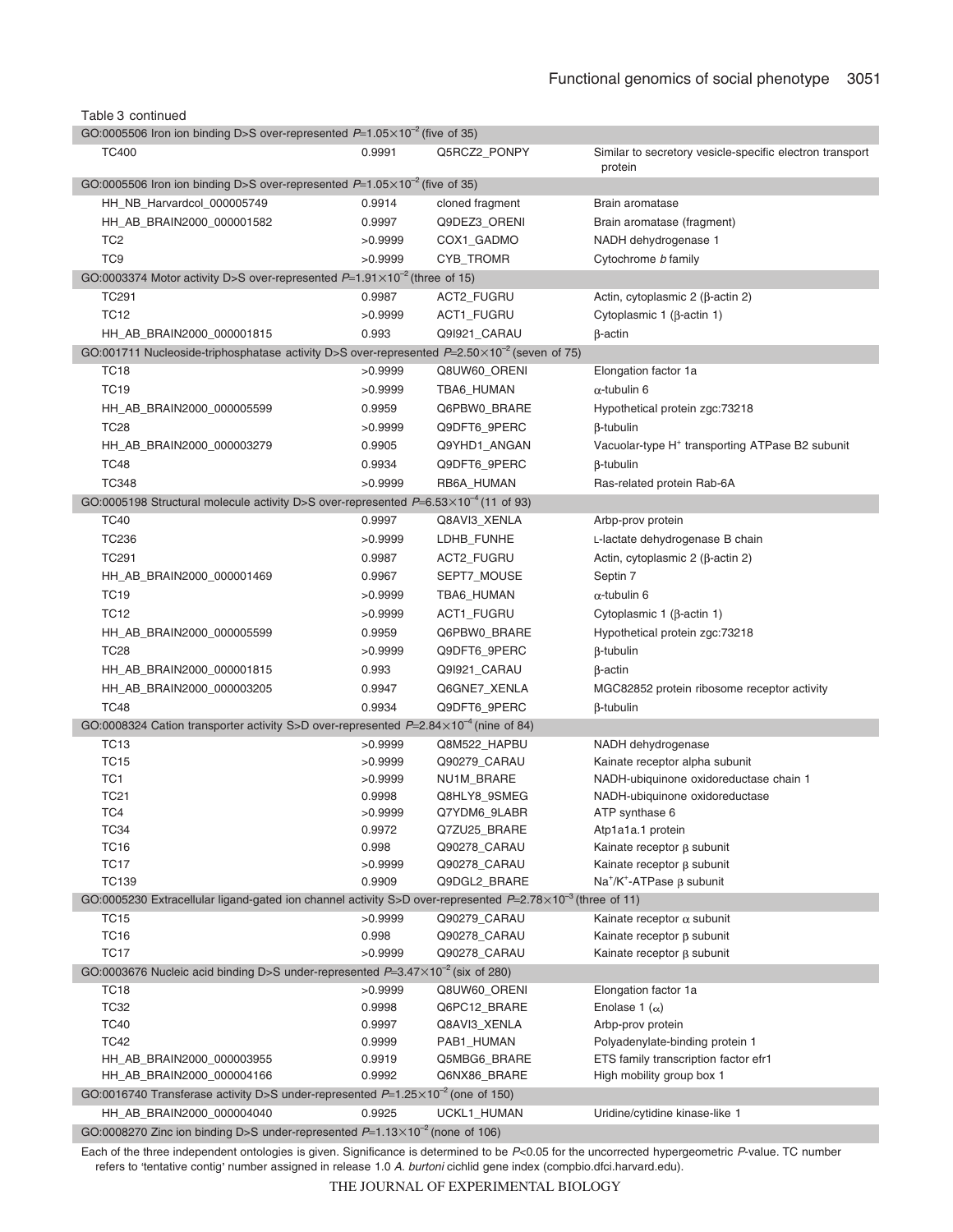

Fig. 4. Venn diagram depicting the relationship of sexually regulated and socially regulated genes. These relationships subdivide the gene classes to indicate modules of gene expression that potentially underlie reproduction (orange), submissive behavior (lavender), and super-male dominance (green) and opposing super-male dominance (teal). Numbers indicate total unique sequences and unsequenced array features. Gene names given represent best-hit blast annotation for available sequences. The Venn diagram indicates regulation at a BPP of  $\geq$ 0.99, (the specific BPP, down to 0.80, for regulation is indicated in supplementary material Tables S1 and S2)

GABA-(A) receptor depolarization to hyperpolarization (Clarkson and Herbison, 2006). In fish, depending on the species, GABA has either excitatory or inhibitory effects on GnRH release (Trudeau et al., 2000). Interestingly, glutamate-controlled GABA release has been implicated in GnRH regulation (Chu and Moenter, 2005; Clarkson and Herbison, 2006). The kainate system has also been proposed to underlie observed sex differences in the mechanisms of the neural glucocorticoid/stress response. Female mice show less atrophy of hippocampal neurons in response to elevated glucocorticoid levels, possibly due to the increased expression of NMDA, AMPA and kainate glutamate receptor sub-types (Liu et al., 2006). In *A. burtoni,* the increased kainate receptor expression seen in S males could similarly provide a neuroprotective effect against the elevated cortisol levels seen in S males during specific social situations (Fox et al., 1997). Future pharmacological and neurohistochemical experiments will elucidate the mechanistic interactions of these neurotransmitter systems in relation to sex and social behavior.

Taken together, the molecular systems analysis in the present study supports the notion that transcript patterns may indeed be organized in a modular fashion and can be strongly associated with behavioral and/or physiological traits associated with social phenotypes or sex in either concordant or contrasting ways. Additionally, we can exploit expression variation between phenotypes for tentatively annotating gene function and predicting functional roles of these genes.

#### **Individual variation in gene expression**

To appreciate the importance of variation in gene expression for phenotypic plasticity, we need to evaluate the expression differences between individuals. To determine the extent to which individuals of the same phenotype differ in their expression profiles, we estimated transcript levels for each individual separately. Individual profiles were then clustered for similarity according to the estimated transcript levels using the gene list that had been identified as significantly regulated between any two phenotypes (BPP>0.99) (Euclidian distance matrix based on resampling for bootstrap confidence levels) (Fig.5).

Similarities in expression profiles of individuals

Sex was a strong factor in the clustering of individual expression profiles, as five of the six females clustered separately from all males. While males of the same social phenotype tended to have similar brain expression profiles, two D individuals (males 4 and 5) clustered with the S males. The analysis of behavioral data of these males did not suggest any obvious difference from other D males (Fig.2). It is unlikely (since we controlled for age and size and based on our observations) that these two D males were experiencing dominance for the first time. Also, at the behavior level, these two D males were not similar to each other. While male 5 did show the fewest chases and the most border threats (Fig.2) of all D males, the behaviors of male 4 were not in any way different from those of the other D males. While it is possible that there is more than one molecular substrate for constructing and maintaining a dominant male phenotype, the expression profiles of these two D males are no more similar to each other than to S males.

When individual profiles were clustered according to estimated transcript levels using all genes on the array that passed filtering for every fish, rather than only those genes that showed significant regulation, similar results were obtained (data not shown). While the bootstrapped confidence values were lower, the same four D males formed a cluster, suggesting that gene regulation according to sex and social status account for the greatest variation among individuals in this study. Principal component analysis (PCA) corroborated this conclusion (supplementary material Fig.S1).

Variation among individuals within and between male phenotypes While, overall, the clustering resulted in a robust separation of the three phenotypes according to sex and social status, the individual variation, already apparent at this level, prompted further inquiry into expression variation between individuals of the same phenotype. In voles, expression patterns of oxytocin receptor for females and vasopressin receptor for males is correlated with individual variation in social and anxiety-related behaviors (Olazabal and Young, 2006). Similarly, male mice show individual variation in estrogen receptor distribution that correlates with aggressive behavior (Trainor et al.,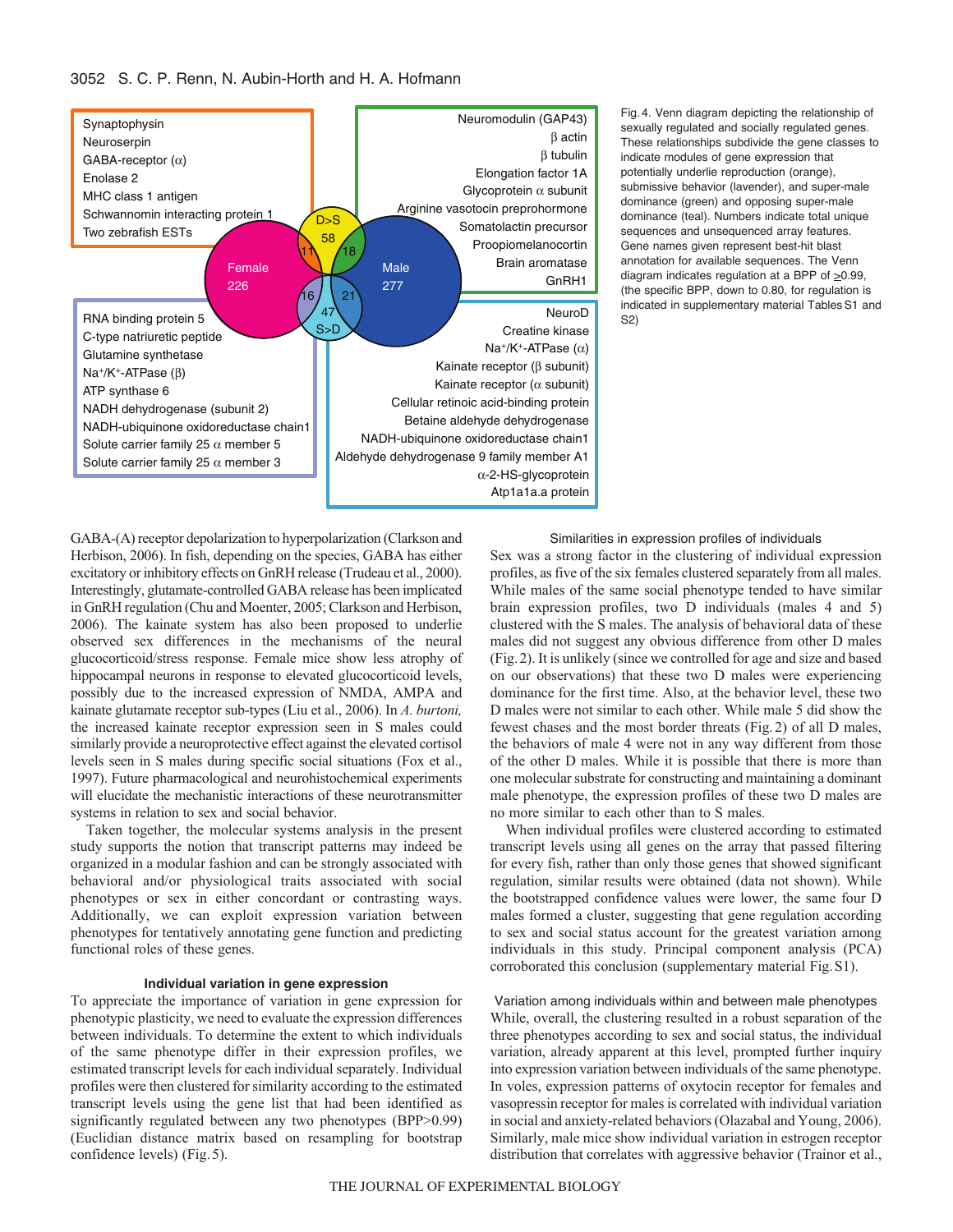

Fig.5. Hierarchical clustering of phenotypes (A) and individuals (B) (based on expression profiles for the genes regulated at level of phenotype). The genes have been ordered according to k-means clustering. The heatmaps (red, upregulated, green, downregulated) show estimated gene expression levels. Heat values are relative only within, not across, genes. The numbers identify individual males consistent with Fig.2. Confidence values at the nodes were obtained by bootstrap analysis (1000 permutations with resampling). The colors indicate S, subordinate males in teal; D, dominant males in gold; and F, brooding females in pink.

2006). Previous studies in *A. burtoni* and other cichlid species have also reported strong covariation patterns within a social phenotype between the expression of candidate genes and specific phenotype measures [somatostatin correlated with aggression (Trainor and Hofmann, 2006); AVT correlated with hormone titers (Aubin-Horth et al., 2007)]. We therefore asked whether significant differences in gene expression existed between individuals of the same phenotype. Furthermore, we tested whether significant differences in gene expression between individuals of the same phenotype could be found among those genes that are differentially regulated between phenotypes.

In order to investigate the degree of individual variation in gene expression, we determined the number of genes that varied significantly in expression between individuals of the same phenotype and compared it with the number that varied between individuals of different phenotypes. Although statistical power was lower because we had only four technical replicates per individual as opposed to six biological replicates in the analyses above (Clark and Townsend, 2007), we were able to measure the average number of genes significantly regulated (BPP>0.99) in each possible pairwise comparison of two individuals within and between phenotypes. For intra-phenotype variations among males, a mean (±s.e.m.) of 82.8±4.5 (2.3% of all genes analyzed) genes varied between any two D males, while a mean of  $92.3 \pm 4.3$  (2.6%) genes varied between any two S males. The identity of these genes was substantially different for each pairwise comparison, such that 38% of all the array features varied in at least one intra-phenotype comparison. Interestingly, for interphenotype variation between individual males, a mean of 132±8.4 (3.6%) genes varied between any two males of differing social phenotype, which was not significantly different from the intraphenotype variation (*t*-test, *P*=0.13). Although it is difficult to set an equivalent threshold for significant variation between individuals and between phenotypes, this high degree of individual variation is consistent with other studies that have examined genome-scale individual differences in gene expression in order to study the molecular basis of natural variation. Whitehead and Crawford found that 69% of the metabolic pathway genes showed significant variation between individuals within a population, while only 12% were significantly regulated between populations adapted to different temperatures (Whitehead and Crawford, 2006). Similarly, in yeast, up to 50% of the expressed genes show significantly different levels of expression among individual strains (Brem et al., 2002). Not only do we find a similar number of genes to be regulated between individuals of the same or different phenotypes, we also find no significant difference in coefficient of variation of expression level for sets of these individually regulated genes. This result indicates that absolute gene expression levels vary between individuals of the same phenotype as much as between phenotypes.

While low variation within a phenotype for those genes that define that phenotype can be expected, an alternative hypothesis posits that those genes that define the social phenotype vary across individuals displaying that phenotype in a manner associated with variation in physiological and behavioral traits (e.g. Trainor and Hofmann, 2006; Aubin-Horth et al., 2007; Cummings et al., 2008). In support of this notion, we found a statistically significant overrepresentation of intra-phenotype regulated genes among those that were regulated by social status (Table 4). Approximately 72% of the 87 genes upregulated in the dominant phenotype were also significantly regulated among individuals within a phenotype (41 among D and 39 among S, 24 of which are shared). Similarly, 64% of the 84 genes that were upregulated in the S phenotype were also significantly regulated among individuals (47 among D and 52 among S, 38 of which are shared). This variation cannot be explained by technical variation in array hybridizations: for a given animal, an array feature must show consistent results across four dye-reversed hybridizations before it can be identified as regulated across individuals according to our statistical analysis. Rather, the results of the present study show that even considerable and potentially important within-phenotype variation in gene expression can give rise to reliable and readily identifiable between-phenotype differences. Future integrative studies will help determine whether the observed variation between individuals is caused by, or causes, subtle phenotypic differences or represents a dramatic, alternative molecular mechanism for constructing the same phenotype.

Table 4. Enrichment of intra-phenotype gene expression variation is significant for genes that are both upregulated and downregulated for that phenotype in comparison with the other phenotype

|                         |     | Upregulated by phenotype    |                                   |  |
|-------------------------|-----|-----------------------------|-----------------------------------|--|
|                         |     | Dominant                    | Subordinate                       |  |
| Regulated by individual |     | 87                          | 84                                |  |
| w/in dominant           | 824 | 41 ( $P=2.9\times10^{-7}$ ) | 47 ( $P = 2.76 \times 10^{-11}$ ) |  |
| w/in subordinate        | 925 | 39 ( $P=4.3\times10^{-5}$ ) | 52 ( $P=1.2\times10^{-12}$ )      |  |
| . .                     |     |                             |                                   |  |

Hypergeometric test (3598 total genes analyzed).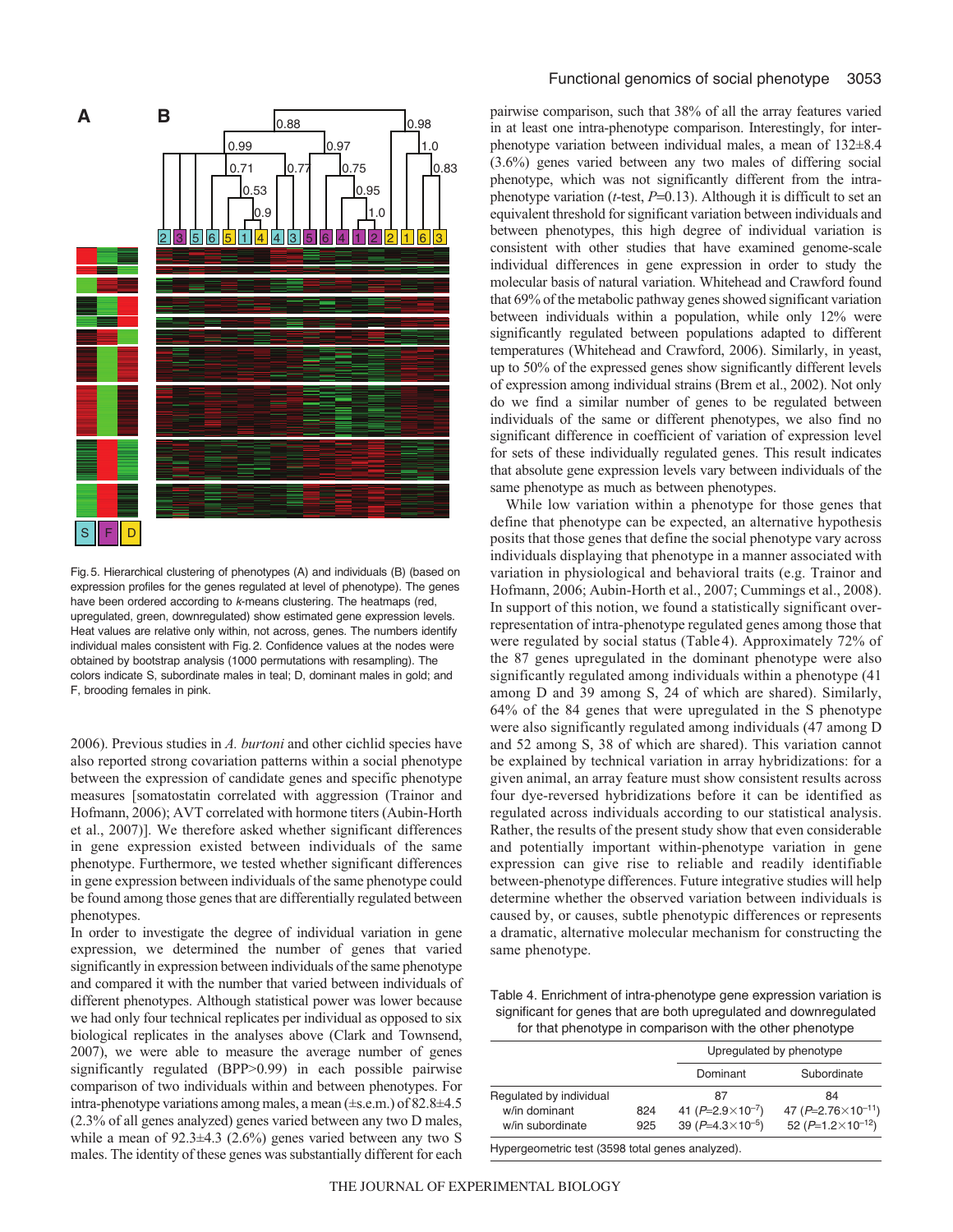#### **CONCLUSIONS**

By including candidate genes on the microarray, we have validated the discovery-based approach that identifies the gene expression patterns for reproductively active D males and reproductively suppressed S males as well as for brooding females. While the regulation of neuroendocrine genes was predicted from previous research, the unexpected and novel discovery of opposing roles for two classic neurotransmitter systems opens exciting new avenues for future research. Furthermore, the increased neuronal remodeling activity in D males suggests that the known neuroanatomical changes observed in pre-optic GnRH and somatostatin neurons may extend to other cell types and/or additional brain regions. Using the GO framework to interrogate the data for statistical significance reinforces the importance of hormonal regulation and highlights the hitherto under-appreciated roles of cytoskeletal components in addition to neurotransmitter pathways. Interestingly, expression profiles vary among individuals within a male phenotype for roughly the same number of genes and with similar magnitudes of transcript abundance as seen between male phenotypes. Specifically, there is a surprisingly high level of variation among those genes that molecularly define the very phenotypes in the first place. Taken together, our genome-scale analysis of molecular systems in the brain has identified complex patterns of gene expression that are associated with a socially regulated switch in behavioral phenotype.

## **LIST OF ABBREVIATIONS**

| <b>AMPA</b> | alpha-amino-3-hydroxy-5-methyl-4-isoxazolepropionic acid |
|-------------|----------------------------------------------------------|
| <b>AVP</b>  | arginine vasopressin                                     |
| <b>AVT</b>  | arginine vasotocin                                       |
| <b>BPP</b>  | Bayesian posterior probability                           |
| CF          | condition factor                                         |
| <b>CCK</b>  | cholecystokinin                                          |
| <b>DAG</b>  | directed acyclic graphs                                  |
| DI          | dominance index                                          |
| <b>EST</b>  | expressed sequence tags                                  |
| <b>FDR</b>  | false discovery rate                                     |
| <b>GABA</b> | gamma-aminobutyric acid                                  |
| GH          | growth hormone                                           |
| <b>GHRH</b> | growth hormone-releasing hormone                         |
| GnRH        | gonadotrophin-releasing hormone                          |
| GO          | gene ontology                                            |
| GR          | growth rate                                              |
| GSI         | gonadosomatic index                                      |
| <b>IEA</b>  | inferred electronic annotation                           |
| <b>ISS</b>  | inferred sequence similiarity                            |
| <b>KT</b>   | ketotestosterone                                         |
| <b>NMDA</b> | N-methyl-D-aspartic acid                                 |
| <b>POA</b>  | pre-optic area                                           |
| <b>POMC</b> | proopiomelanocortin                                      |
| <b>RI</b>   | reproductive index                                       |
| T           | testosterone                                             |
| TC          | tentative contigs                                        |
|             |                                                          |

All authors contributed to the design, implementation, analysis and presentation of this experimental data set. We are grateful to Josiah Altschuler and Melinda Snitow for animal care, Sarah Annis for assistance with the behavioral experiments, Christian Landry for programming and photography, Amir Karger for bioinformatics advice, and Victoria Zero, Brian Dias, Lin Huffman and Kim Hoke for comments on earlier versions of this manuscript. We thank the H ofmann laboratory and the members of the Bauer Center for Genomics Research for stimulating discussions. This research was supported by an NRSA post-doctoral fellowship to S.C.P.R., a postdoctoral fellowship from FQRNT (Fonds Québécois de la Recherche sur la Nature et les Technologies) and a postdoctoral fellowship from the Natural Science and Engineering Research Council of Canada (NSERC) to N.A.H., and by National Institutes of Health grant NIGMS GM068763, the Bauer Center for Genomics Research (H.A.H.).

#### **REFERENCES**

- **Amano, M., Hyodo, S., Kitamura, S., Ikuta, K., Suzuki, Y., Urano, A. and Aida, K.** (1995). Short photoperiod accelerates preoptic and ventral telencephalic salmon GnRH synthesis and precocious maturation in underyearling male masu salmon. Gen. Comp. Endocrinol. **99**, 22-27.
- **Arnold, A. P.** (1992). Hormonally-induced alterations in synaptic organization in the adult nervous-system. Exp. Gerontol. **27**, 99-110.
- **Au, T. M., Anna, K. G. and Fernald, R. D.** (2006). Differential social regulation of two pituitary gonadotropin-releasing hormone receptors. Behav. Brain Res. **170**, 342-346.
- **Aubin-Horth, N., Landry, C. R., Letcher, B. H. and Hofmann, H. A.** (2005). Alternative life histories shape brain gene expression profiles in males of the same population. Proc. R. Soc. Lond. B **272**, 1655-1662.
- **Aubin-Horth, N., Desjardins, J. K., Martei, Y. M., Balshine, S. and Hofmann, H. A.** (2007). Masculinized dominant females in a cooperatively breeding species. Mol. Ecol. **16**, 1349-1358.
- **Black, M. P., Balthazart, J., Baillien, M. and Grober, M. S.** (2005). Socially induced and rapid increases in aggression are inversely related to brain aromatase activity in a sex-changing fish, Lythrypnus dalli. Proc. Biol. Sci. **272**, 2435-2440.
- **Brem, R. B., Yvert, G., Clinton, R. and Kruglyak, L.** (2002). Genetic dissection of transcriptional regulation in budding yeast. Science **296**, 752-755.
- **Buckley, B. A., Gracey, A. Y. and Somero, G. N.** (2006). The cellular response to heat stress in the goby Gillichthys mirabilis: a cDNA microarray and protein-level analysis. J. Exp. Biol. **209**, 2660-2677.
- **Burmeister, S. S., Jarvis, E. D. and Fernald, R. D.** (2005). Rapid behavioral and genomic responses to social opportunity. PLoS Biol. **3**, 1996-2004.

**Burmeister, S. S., Kailasanath, V. and Fernald, R. D.** (2007). Social dominance regulates androgen and estrogen receptor gene expression. Horm. Behav. **51**, 164- 170.

- **Carneiro, L. A., Oliveira, R. F., Canario, A. V. M. and Grober, M. S.** (2003). The effect of arginine vasotocin on courtship behaviour in a blenniid fish with alternative reproductive tactics. Fish Physiol. Biochem. **28**, 241-243.
- **Churchill, G. A.** (2002). Fundamentals of experimental design for cDNA microarrays. Nat. Genet. **32**, 490-495.

**Chu, Z. G. and Moenter, S. M.** (2005). Endogenous activation of metabotropic glutamate receptors modulates GABAergic transmission to gonadotropin-releasing hormone neurons and alters their firing rate: a possible local feedback circuit. J. Neurosci. **25**, 5740-5749.

- **Clark, T. A. and Townsend, J. P.** (2007). Quantifying variation in gene expression. Mol. Ecol. **16**, 2613-2616.
- **Clarkson, J. and Herbison, A. E.** (2006). Development of GABA and glutamate
- signaling at the GnRH neuron in relation to puberty. Mol. Cell. Endocrinol. **254**, 32-38. **Cummings, M. E., Larkins-Ford, J., Reilly, C. R. L., Wong, R. Y., Ramsey, M. and** Hofmann, H. A. (2008). Sexual and social stimuli elicit rapid and contrasting genomic
- responses. Proc. Biol. Sci. **275**, 393-402.
- **Davis, M. R. and Fernald, R. D.** (1990). Social control of neuronal soma size. J. Neurobiol. **21**, 1180-1188.
- **Dawson, A., King. V. M., Bentley, G. E. and Ball, G. F.** (2001). Photoperiodic control of seasonality in birds. J. Biol. Rhythms **16**, 365-380.
- **Devoogd, T. and Nottebohm, F.** (1981). Gonadal-hormones induce dendritic growth in the adult avian brain. Science **214**, 202-204.
- Fernald, R. D. (1977). Quantitative behavioural observations of Haplochromis burtoni under semi-natural conditions. Anim. Behav. **25**, 643-653.
- Fernald, R. D. (2002). Social regulation of the brain: sex, size and status. In Genetics and Biology of Sex Determination no. 244 (ed. Novartis Foundation), pp. 169-186. Chichester: John Wiley and Sons.
- **Fernald, R. D.** (2004). Social influences on the brain. Horm. Behav. **46**, 129-130.
- **Fernald, R. D. and Hirata, N. R.** (1977a). Field study of Haplochromis burtoni: quantitative behavioral observations. Anim. Behav. **25**, 964-975.
- **Fernald, R. D. and Hirata, N. R.** (1977b). Field study of Haplochromis burtoni: habitats and co-habitants. Environ. Biol. Fishes **2**, 299-308.
- **Fodor, J. A.** (1983). The Modularity of Mind. Cambridge, MA: The MIT Press.
- **Forsyth, I. A. and Wallis, M.** (2002). Growth hormone and prolactin-molecular and functional evolution. J. Mammary Gland Biol. Neoplasia **7**, 291-312.
- **Fox, H. E., White, S. A., Kao, M. H. F. and Fernald, R. D.** (1997). Stress and
- dominance in a social fish. J. Neurosci. **17**, 6463-6469. **Francis, R. C., Soma, K. and Fernald, R. D.** (1993). Social regulation of the brain pituitary-gonadal axis. Proc. Natl. Acad. Sci. USA **90**, 7794-7798.
- **Fukamachi, S. and Sugimoto, M.** (2004). Identification of the gene for morphological
- body-color change: Somatolactin. Zool. Sci. **21**, 1224. **Gabriel, S. M., Koenig, J. I. and Washton, D. L.** (1993). Estrogen stimulation of galanin gene-expression and galanin-like immunoreactivity in the rat and its blockade by the estrogen antagonist keoxifene. Regul. Pept. **45**, 407-419.
- **Ge, Y. C., Dudoit, S. and Speed, T. P.** (2003). Resampling-based multiple testing for microarray data analysis. Test **12**, 1-77.
- **Gerst, J. E.** (1999). SNAREs and SNARE regulators in membrane fusion and exocytosis. Cell. Mol. Life Sci. **55**, 707-734.
- **Goodson, J. L.** (1998). Territorial aggression and dawn song are modulated by septal vasotocin and vasoactive intestinal polypeptide in male field sparrows (Spizella pusilla). Horm. Behav. **34**, 67-77.
- **Goodson, J. L. and Adkins-Regan, E.** (1999). Effect of intraseptal vasotocin and vasoactive intestinal polypeptide infusions on courtship song and aggression in the
- male zebra finch (Taeniopygia guttata). J. Neuroendocrinol. **11**, 19-25. **Goodson, J. L. and Bass, A. H.** (2001). Social behavior functions and related anatomical characteristics of vasotocin/vasopressin systems in vertebrates. Brain Res. Rev. **35**, 246-265.
- **Greenwood, A. K. and Fernald, R. D.** (2004). Social regulation of the electrical properties of gonadotropin-releasing hormone neurons in a Cichlid fish (Astatotilapia burtoni). Biol. Reprod. **71**, 909-918.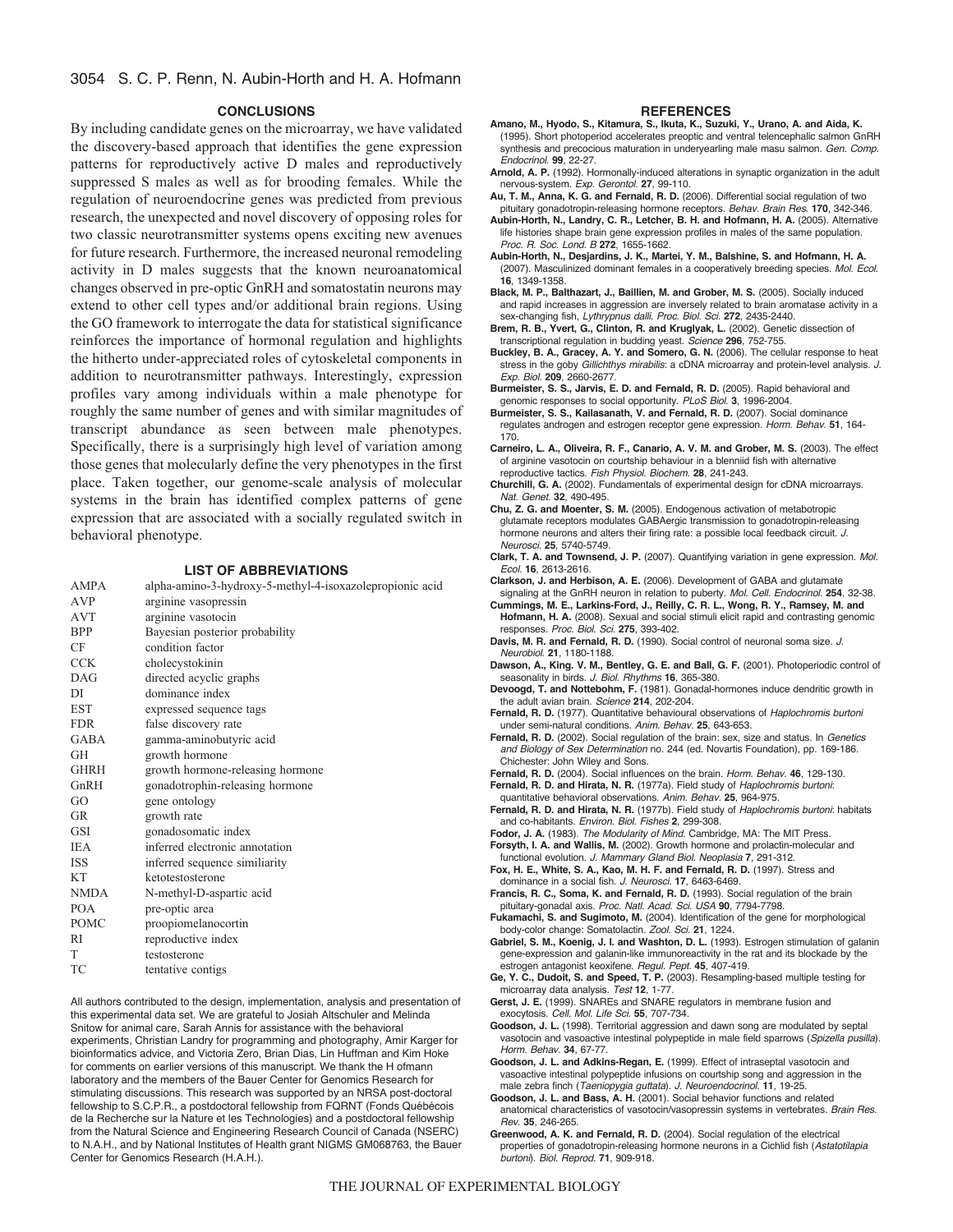- **Greenwood, A. K., Wark, A. R., Fernald, R. D. and Hofmann, H. A.** (2008). Arginine vasotocin mediates both dominant and subordinate behavior via two distinct preoptic pathways. Proc. Biol. Sci. doi:10.10981/rspb.2008.0622
- **Grober, M. S., George, A. A., Watkins, K. K., Carneiro, L. A. and Oliveira, R. F.** (2002). Forebrain AVT and courtship in a fish with male alternative reproductive tactics. Brain Res. Bull. **57**, 423-425.
- **Grozinger, C. M. and Robinson, G. E.** (2002). Microarray analysis of pheromonemediated gene expression in the honey bee brain. Integr. Comp. Biol. **42**, 1237-1237. **Hallgren, S. L. E., Linderoth, M. and Olsen, K. H.** (2006). Inhibition of cytochrome
- p450 brain aromatase reduces two male specific sexual behaviours in the male Endler guppy (Poecilia reticulata). Gen. Comp. Endocrinol. **147**, 323-328.
- **Hartwell, L. H., Hopfield, J. J., Leibler, S. and Murray, A. W.** (1999). From molecular to modular cell biology. Nature **402**, C47-C52.
- **Helle, K. B.** (2004). The granin family of uniquely acidic proteins of the diffuse neuroendocrine system: comparative and functional aspects. Biol. Rev. **79**, 769-794.
- **Hofmann, H. A.** (2003). Functional Genomics of Neural and Behavioral Plasticity. J. Neurobiol. **54**, 272-282.
- Hofmann, H. A. (2006). GnRH signaling in behavioral plasticity. Curr. Opin. Neurobiol. **16**, 343-350.
- **Hofmann, H. A. and Fernald, R. D.** (2000). Social status controls somatostatin neuron size and growth. J. Neurosci. **20**, 4740-4744.
- **Hofmann, H. A., Benson, M. E. and Fernald, R. D.** (1999a). Social status regulates growth rate: Consequences for life-history strategies. Proc. Natl. Acad. Sci. USA **96**, 14171-14176.
- **Hofmann, H. A., Le Bail, P. Y. and Fernald, R. D.** (1999b). Social control of growth and growth hormone levels in an African cichlid fish. Abstr. – Soc. Neurosci. **29**, 348.16.
- **Holmes, A., Yang, R. J. and Crawley, J. N.** (2002). Evaluation of an anxiety-related phenotype in galanin overexpressing transgenic mice. J. Mol. Neurosci. **18**, 151-165.

**Jadhao, A. and Pinelli, C.** (2001). Galanin-like immunoreactivity in the brain and pituitary of the ʻfour-eyed' fish, Anableps anableps. Cell Tissue Res. **306**, 309-318.

**Johnsson, M., Axelsson, M. and Holmgren, S.** (2001). Large veins in the Atlantic cod (Gadus morhua) and the rainbow trout (Oncorhynchus mykiss) are innervated by neuropeptide-containing nerves. Anat. Embryol. **204**, 109-115.

**Kageyama, H., Takenoya, F., Kita, T., Hori, T., Guan, H. L. and Shioda, S.** (2005). Galanin-like peptide in the brain: effects on feeding energy metabolism and reproduction. Regul. Pept. **126**, 21-26.

- **Kocher, T. D.** (2004). Adaptive evolution and explosive speciation: The cichlid fish model. Nat. Rev. Genet. **5**, 288-298.
- **Legac, F., Blaise, O., Fostier, A., Lebail, P. Y., Loir, M., Mourot, B. and Weil, C.** (1993). Growth-Hormone (GH) and Reproduction – a review. Fish Physiol. Biochem. **11**, 219-232.
- **Lim, M. M., Hammock, E. A. and Young, L. J.** (2004). The role of vasopressin in the genetic and neural regulation of monogamy. J. Neuroendocrinol. **16**, 325-332.
- **Liu, H. H., Payne, H. R., Wang, B. and Brady, S. T.** (2006). Gender differences in response of hippocampus to chronic glucocorticoid stress: Role of glutamate receptors. J. Neurosci. Res. **83**, 775-786.
- **Maan, M. E., Eshuis, B., Haesler, M. P., Schneider, M. V., Van Alphen, J. J. M. and Seehausen, O.** (2008). Color polymorphism and predation in a Lake Victoria cichlid fish. Copeia. **2008 (3)**, 621-629.
- **Madani, R., Kosloz, S., Akhmedov, A., Cinelli, P., Kinter, J., Lipp, H. P., Sonderegger, P. and Wolfer, D. P.** (2003). Impaired explorative behavior in neophobia in genetically modified mice lacking or overexpressing the extracellular serine protease inhibitor neuroserpin. Mol. Cell. Neurosci. **23**, 473-494.
- **Maere, S., Heymans, K. and Kuiper, M.** (2005). BiNGO: a Cytoscape plugin to assess overrepresentation of Gene Ontology categories in Biological Networks. Bioinformatics **21**, 3448-3449.
- **Marsh, K. E., Creutz, L. M., Hawkins, M. B. and Godwin, J.** (2006). Aromatase immunoreactivity in the bluehead wrasse brain, Thalassoma bifasciatum: Immunolocalization and co-regionalization with arginine vasotocin and tyrosine hydroxylase. Brain Res. **1126**, 91-101.
- **Martyniuk, C. J., Xiong, H. L., Crump, K., Chiu, S., Sardana, R., Nadler, A., Gerrie, E. R., Xia, X. H. and Trudeau, V. L.** (2006). Gene expression profiling in the neuroendocrine brain of male goldfish (Carassius auratus) exposed to 17 alphaethinylestradiol. Physiol. Genomics **27**, 328-336.
- Miranda, E. and Lomas, D. A. (2006). Neuroserpin: a serpin to think about. Cell. Mol. Life Sci. **63**, 709-722.
- **Mrowk, A.** (1984). Brood care motivation and hunger in the mouth brooding cichlid Pseudochrenilabrus multicolor. Behav. Processes **9**, 181-190.
- **Munz, H.** (1999). GnRH-systems in the forebrain of cichlid fish. Eur. J. Morphol. **37**, 100- 102.
- **Nakamura, M. and Kobayashi, Y.** (2005). Sex change in coral reef fish. Fish Physiol. Biochem. **31**, 117-122.
- **Nelson, R. J.** (2005). An Introduction to Behavioral Endocrinology. 3rd edn. Sunderland, MA: Sinauer Associates.
- **Olazabal, D. E. and Young, L. J.** (2006). Oxytocin receptors in the nucleus accumbens facilitate ʻspontaneous' maternal behavior in adult female prairie voles. Neuroscience **141**, 559-568.
- **Oliveira, R. F., Hirschenhauser, K., Carneiro, L. A. and Canario, A. V. M.** (2002). Social modulation of androgen levels in male teleost fish. Comp. Biochem. Physiol. B, Biochem. Mol. Biol. **132**, 203-215.
- **Op de Beeck, H. P., Haushofer, J. and Kanwisher, N. G.** (2008). Interpreting fMRI
- data: maps, modules and dimensions. Nat. Rev. Neurosci. **9**, 123-135. **Parhar, I. S., Ogawa, S. and Sakuma, Y.** (2005). Three GnRH receptor types in lasercaptured single cells of the cichlid pituitary display cellular and functional heterogeneity. Proc. Natl. Acad. Sci. USA **102**, 2204-2209.
- **Parikh, V. N., Clement, T. S. and Fernald, R. D.** (2006). Androgen level and male social status in the African cichlid, Astatotilapia burtoni. Behav. Brain Res. **166**, 291- 295.
- **Pollen, A. A., Dobberfuhl, A. P., Scace, J., Igulu, M. M., Renn, S. C. P., Shumway, C. A. and Hofmann, H. A.** (2007). Environmental complexity and social organization sculpt the brain in Lake Tanganyikan cichlid fish. Brain Behav. Evol. **70**, 21-39.
- **R Development Core Team** (2006). R:A language and environment for statistical computing. R. Foundation for Statistical Computing, Vienna, Austria. (http://www.Rproject.org
- **Redies, C. and Puelles, L.** (2001). Modularity in vertebrate brain development and evolution. BioEssays **23**, 1100-1111.
- **Renn, S. C. P., Aubin-Horth, N. and Hofmann, H. A.** (2004). Biologically meaningful expression profiling across species using heterologous hybridization to a cDNA microarray. BMC Genomics **5**, 42.
- **Rhodes, J. S. and Crabbe, J. C.** (2005). Gene expression induced by drugs of abuse. Curr. Opin. Pharmacol. **5**, 26-33.
- **Robinson, G. E., Grozinger, C. M. and Whitfield, C. W.** (2005). Sociogenomics: Social life in molecular terms. Nat. Rev. Genet. **6**, 257-270.
- **Sagrillo, C. A., Grattan, D. R., McCarthy, M. M. and Selmanoff, M.** (1996). Hormonal and neurotransmitter regulation of GnRH gene expression and related reproductive behaviors. Behav. Genet. **26**, 241-277.
- **Salzburger, W., Mack, T., Verheyen, E. and Meyer, A.** (2005). Out of Tanganyika: genesis, explosive speciation, key-innovations and phylogeography of the haplochromine cichlid fishes. BMC Evol. Biol. **5**, 15.
- **Salzburger, W., Renn, S. C. P., Steinke, D., Hofmann, H. A., Braasch, I. and Meyer, A.** (2008). Annotation of expressed sequence tags for the East African cichlid fish species Astatotilapia burtoni and evolutionary analyses of cichlid ORFs. BMC Genomics **9**, 96-110.
- **Santangelo, N. and Bass, A. H.** (2006). New insights into neuropeptide modulation of aggression: field studies of arginine vasotocin in a territorial tropical damselfish. Proc. Biol. Sci. **273**, 3085-3092.
- Sapolsky, R. M. (2005). The influence of social hierarchy on primate health. Science **308**, 648-652.
- **Schick, R. R., Samsai, S., Zimmermann, J. P., Eberl, T., Endres, C., Schusdziarra, V. and Classen, M.** (1993). Effect of galanin on food-intake in rats-involvement of lateral and ventromedial hypothalamic sites. Am. J. Physiol. **264,** R355-R361.
- **Schlosser, G. and Wagner, G. P. (ed.)** (2004). Modularity in Development and Evolution. Chicago: University Of Chicago Press.
- **Segal, E., Friedman Koller, D. and Regev, A.** (2004). A module map showing conditional activity of expression modules in cancer. Nat. Genet. **36**, 1090-1098**.**
- **Semsar, K. and Godwin, J.** (2003). Social influences on the arginine vasotocin system are independent of gonads in a sex-changing fish. J. Neurosci. **23**, 4386-4393.
- **Semsar, K. and Godwin, J.** (2004). Multiple mechanisms of phenotype development in the bluehead wrasse. Hormones and Behavior **45**, 345-353.
- **Shannon, P., Markiel, A., Ozier, O., Baliga, N. S., Wang, J. T., Ramage, D., Amin, N., Schwikowski, B. and Ideker, T.** (2003). Cytoscape: a software environment for integrated models of biomolecular interaction networks. Genome Res. **13**, 2498- 2504.
- **Shaw, D. R., Ashbumer, M., Blake, J. A., Baldarelli, R. M., Botstein, D., Davis, A. P., Cherry, J. M., Lewis, S., Lutz, C. M., Richardson, J. E. et al.** (1999). Gene ontology: a controlled vocabulary to describe the function, biological process and cellular location of gene products in genome databases. Am. J. Hum. Genet. **65**, A419.
- **Silverin, B., Baillien, M. and Balthazart, J.** (2004). Territorial aggression, circulating levels of testosterone, and brain aromatase activity in free-living pied flycatchers. Horm. Behav. **45**, 225-234.
- **Simerly, R. B.** (2002). Wired for reproduction: organization and development of sexually dimorphic circuits in the mammalian forebrain. Annu. Rev. Neurosci. **25**, 507-536.
- **Smyth, G. K., Thorne, N. P. and Wettenhall, J.** (2004). LIMMA: Linear Models for Microarray Data, Version 1.6.6, User's Guide [http://bioinf.wehi.edu.au/**limma**/].
- **Sokal, R. R. and Rohlf, F. J.** (1995). Biometry: The Principles and Practice of Statistics in Biological Research. 3rd edn. New York: W.H. Freeman.
- **Soma, K. K., Francis, R. C., Wingfield, J. C. and Fernald, R. D.** (1996). Androgen regulation of hypothalamic neurons containing gonadotropin-releasing hormone in a cichlid fish: Integration with social cues. Horm. Behav. **30**, 216-226.
- Soma, K. K., Schlinger, B. A., Wingfield, J. C. and Saldanha, C. J. (2003). Brain aromatase, 5 alpha-reductase, and 5 beta-reductase change seasonally in wild male song sparrows: relationship to aggressive and sexual behavior. J. Neurobiol. **56**, 209- 221.
- **Sorensen, C., Overli, O., Summers, C. H. and Nilsson, G. E.** (2007). Social regulation of neurogenesis in teleosts. Brain Behav. Evol. **70**, 239-246.
- **The Gene Ontology Consortium** (2000). Gene ontology: tool for the unification of biology. Nat. Genet. **25**, 25-29.
- **Tortorella, C., Neri, G. and Nussdorfer, G. G.** (2007). Galanin in the regulation of the hypothalamic-pituitary-adrenal axis (Review). Int. J. Mol. Med. **19**, 639-647.
- **Townsend, J. P. and Hartl, D. L.** (2002). Bayesian analysis of gene expression levels: statistical quantification of relative mRNA level across multiple strains or treatments. Genome Biol. **3**, research0071.1-0071.16.
- **Trainor, B. C. and Hofmann, H. A.** (2006). Somatostatin regulates aggressive behavior in an African cichlid fish. Endocrinology **147**, 5119-5125.
- **Trainor, B. C. and Hofmann, H. A.** (2007). Somatostatin and somatostatin receptor gene expression in dominant and subordinate males of an African cichlid fish. Behav. Brain Res. **179**, 314-320.
- **Trainor, B. C., Kyomen, H. H. and Marler, C. A.** (2006). Estrogenic encounters: How interactions between aromatase and the environment modulate aggression. Front. Neuroendocrinol. **27**, 170-179.
- **Trudeau, V. L., Spanswick, D., Fraser, E. J., Lariviere, K., Crump, D., Chiu, S., MacMillan, M. and Schulz, R. W.** (2000). The role of amino acid neurotransmitters in the regulation of pituitary gonadotropin release in fish. Biochem. Cell Biol. **78**, 241- 259.
- **Volkoff, H., Canosa, L. F., Unniappan, S., Cerda-Reverter, J. M., Bernier, N. J., Kelly, S. P. and Peter, R. E.** (2005). Neuropeptides and the control of food intake in fish. Gen. Comp. Endocrinol. **142**, 3-19.